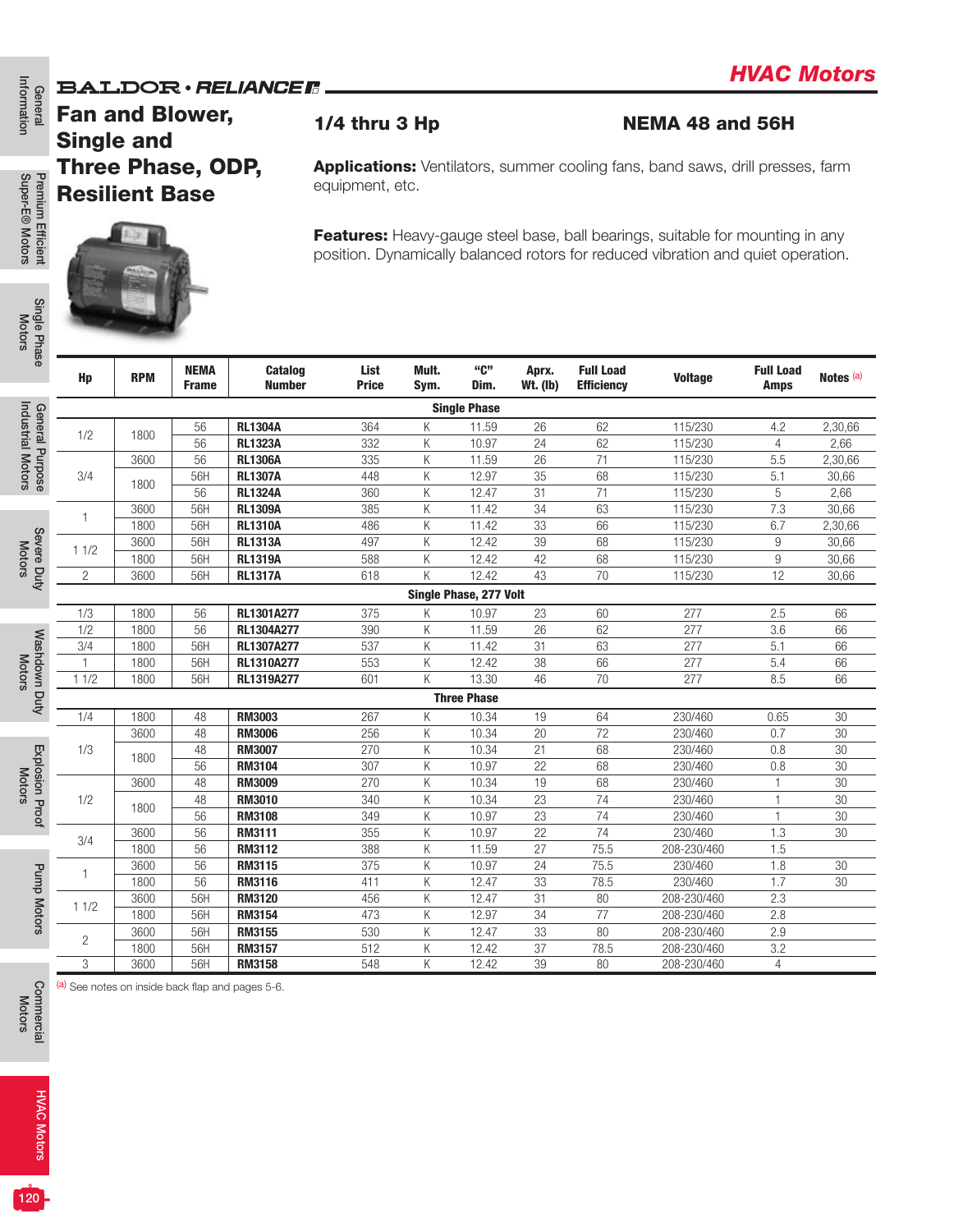## **BALDOR** · RELIANCE F Chiller/Cooling Tower,

## 5 thru 75 Hp NEMA 184T thru 404T



|      | <b>Three Phase, TEAO</b> |                             | <b>Chiller/Cooling Tower,</b>       | 5 thru 75 Hp         |               |                |                          |                                       | NEMA 184T thru 404T                                                                                                                                                                                                                                                                                                                             |                                 |                                 |                        |
|------|--------------------------|-----------------------------|-------------------------------------|----------------------|---------------|----------------|--------------------------|---------------------------------------|-------------------------------------------------------------------------------------------------------------------------------------------------------------------------------------------------------------------------------------------------------------------------------------------------------------------------------------------------|---------------------------------|---------------------------------|------------------------|
|      |                          |                             |                                     |                      |               |                |                          |                                       | Applications: For use in the airstream on chillers and cooling towers.                                                                                                                                                                                                                                                                          |                                 |                                 |                        |
|      |                          |                             |                                     |                      |               |                |                          |                                       | Features: Class F insulated motor with 1.15 service factor or higher that operates<br>within class "B" temperature limits at rated horsepower. Corrosion resistant epoxy<br>finish, double sealed bearings filled with moisture resistant grease, shaft seal/                                                                                   |                                 |                                 |                        |
|      |                          |                             |                                     |                      |               |                |                          |                                       | slinger, moisture resistant copper windings, double dipped and baked, stainless<br>steel nameplates and corrosion resistant hardware. Designed for wet, high humidity<br>environments. "ECTM" model Super-E <sup>®</sup> motors have NEMA Premium <sup>®</sup> efficiency<br>and 3 year warranty. Direct replacement for most OEM applications. |                                 |                                 |                        |
| Hp   | <b>RPM</b>               | <b>NEMA</b><br><b>Frame</b> | <b>Catalog</b><br><b>Number</b>     | List<br><b>Price</b> | Mult.<br>Sym. | "C"<br>Dim.    | Aprx.<br><b>Wt. (Ib)</b> | <b>Full Load</b><br><b>Efficiency</b> | <b>Voltage</b>                                                                                                                                                                                                                                                                                                                                  | <b>Full Load</b><br><b>Amps</b> | <b>Airflow</b><br><b>Ft/Min</b> | Notes <sup>(a)</sup>   |
|      | 1800                     | <b>184T</b>                 | <b>ECTM3665T</b>                    | 1,043                | L1            | 13.68          | 109                      | 90.2                                  | 208-230/460                                                                                                                                                                                                                                                                                                                                     | 6.5                             | 1200                            |                        |
| 5    |                          | <b>184T</b>                 | <b>CTM3665T</b>                     | 921                  | L1            | 13.68          | 104                      | 87.5                                  | 208-230/460                                                                                                                                                                                                                                                                                                                                     | 6.7                             | 1200                            |                        |
|      | 1200                     | 215T                        | <b>ECTM3768T</b>                    | 1,657                | L1            | 19.54          | 203                      | 90.2                                  | 230/460                                                                                                                                                                                                                                                                                                                                         | 7.3                             | 1200                            | 30                     |
|      |                          | 215T                        | <b>CTM3768T</b>                     | 1,397                | L1            | 19.54          | 206                      | 87.5                                  | 208-230/460                                                                                                                                                                                                                                                                                                                                     | 7.5                             | 1200                            |                        |
|      | 1800                     | 213T                        | <b>ECTM3770T</b>                    | 1,391                | L1            | 19.54          | 170                      | 91.7                                  | 208-230/460                                                                                                                                                                                                                                                                                                                                     | 9.5                             | 1500                            |                        |
| 71/2 |                          | 213T                        | <b>CTM3770T</b>                     | 1,227                | L1            | 19.54          | 164                      | 89.5                                  | 208-230/460                                                                                                                                                                                                                                                                                                                                     | 10.3                            | 1500                            |                        |
|      | 1200                     | 254T                        | <b>ECTM2276T</b><br><b>CTM2276T</b> | 2,359                | L1            | 20.75          | 298<br>240               | 91.7                                  | 230/460<br>208-230/460                                                                                                                                                                                                                                                                                                                          | 10.7<br>10.9                    | 1500<br>1500                    | $30\,$<br>$\mathbf{1}$ |
|      |                          | 254T<br>215T                | <b>ECTM3774T</b>                    | 1,705<br>1,867       | L1<br>L1      | 22.16<br>19.54 | 231                      | 89.5<br>92.4                          | 208-230/460                                                                                                                                                                                                                                                                                                                                     | 12.5                            | 1500                            |                        |
| 10   | 1800                     | 215T                        | <b>CTM3774T</b>                     | 1,567                | L1            | 19.54          | 170                      | 89.5                                  | 208-230/460                                                                                                                                                                                                                                                                                                                                     | 13                              | 1500                            |                        |
|      |                          | 256T                        | <b>ECTM2332T</b>                    | 2,695                | L1            | 20.75          | 282                      | 91.7                                  | 230/460                                                                                                                                                                                                                                                                                                                                         | 14.2                            | 1500                            | 30                     |
|      | 1200                     | 256T                        | <b>CTM2332T</b>                     | 1,898                | L1            | 20.75          | 269                      | 89.5                                  | 230/460                                                                                                                                                                                                                                                                                                                                         | 14.4                            | 1500                            | 30                     |
|      |                          | 254T                        | <b>ECTM2333T</b>                    | 2,479                | L1            | 20.75          | 255                      | 92.4                                  | 230/460                                                                                                                                                                                                                                                                                                                                         | 18.5                            | 1500                            | $30\,$                 |
|      | 1800                     | <b>254T</b>                 | <b>CTM2333T</b>                     | 2,081                | L1            | 22.16          | 236                      | 91                                    | 208-230/460                                                                                                                                                                                                                                                                                                                                     | 18.5                            | 1500                            |                        |
| 15   |                          | <b>284T</b>                 | <b>ECTM4100T</b>                    | 3,594                | L1            | 25.63          | 421                      | 92.4                                  | 230/460                                                                                                                                                                                                                                                                                                                                         | 19.5                            | 1500                            | 30                     |
|      | 1200                     | <b>284T</b>                 | <b>CTM4100T</b>                     | 3,027                | L1            | 25.63          | 375                      | 90.2                                  | 230/460                                                                                                                                                                                                                                                                                                                                         | 21                              | 1500                            | 30                     |
|      |                          | 2567                        | <b>ECTM2334T</b>                    | 2,765                | L1            | 20.75          | 286                      | 93                                    | 230/460                                                                                                                                                                                                                                                                                                                                         | 24                              | 1500                            | $30\,$                 |
|      | 1800                     | 256T                        | <b>CTM2334T</b>                     | 2,321                | L1            | 23.91          | 276                      | 91                                    | 230/460                                                                                                                                                                                                                                                                                                                                         | 25                              | 1500                            | 30                     |
| 20   |                          | 286T                        | <b>ECTM4102T</b>                    | 4,786                | L1            | 25.63          | 420                      | 92.4                                  | 230/460                                                                                                                                                                                                                                                                                                                                         | 26                              | 1500                            | 30                     |
|      | 1200                     | 286T                        | <b>CTM4102T</b>                     | 3,657                | L1            | 25.63          | 416                      | 90.2                                  | 230/460                                                                                                                                                                                                                                                                                                                                         | 27                              | 1500                            | $30\,$                 |
|      |                          | <b>284T</b>                 | <b>ECTM4103T</b>                    | 3,404                | L1            | 25.63          | 417                      | 93.6                                  | 230/460                                                                                                                                                                                                                                                                                                                                         | 30                              | 1500                            | 30                     |
|      | 1800                     | <b>284T</b>                 | <b>CTM4103T</b>                     | 2,814                | L1            | 25.78          | 322                      | 92.4                                  | 230/460                                                                                                                                                                                                                                                                                                                                         | 29                              | 1500                            | 30                     |
| 25   |                          | 324T                        | <b>ECTM4111T</b>                    | 5,415                | L1            | 28.38          | 537                      | 93                                    | 230/460                                                                                                                                                                                                                                                                                                                                         | 32                              | 1500                            | 30                     |
|      | 1200                     | <b>324T</b>                 | <b>CTM4111T</b>                     | 4,412                | L1            | 28.25          | 451                      | 91.7                                  | 230/460                                                                                                                                                                                                                                                                                                                                         | 33                              | 1500                            | 30                     |
|      |                          | <b>286T</b>                 | <b>ECTM4104T</b>                    | 4,040                | L1            | 25.63          | 492                      | 94.1                                  | 230/460                                                                                                                                                                                                                                                                                                                                         | 36                              | 1500                            | 30                     |
| 30   | 1800                     | 2867                        | <b>CTM4104T</b>                     | 3,377                | L1            | 25.78          | 321                      | 92.4                                  | 230/460                                                                                                                                                                                                                                                                                                                                         | 36                              | 1500                            | 30                     |
|      | 1200                     | 326T                        | <b>ECTM4117T</b>                    | 6,257                | L1            | 28.38          | 592                      | 93                                    | 230/460                                                                                                                                                                                                                                                                                                                                         | 39                              | 1500                            | 30                     |
|      |                          | 326T                        | <b>CTM4117T</b>                     | 5,352                | L1            | 28.25          | 460                      | 91.7                                  | 230/460                                                                                                                                                                                                                                                                                                                                         | 39                              | 1500                            | 30                     |
|      | 1800                     | 324T                        | <b>ECTM4110T</b>                    | 5,283                | L1            | 28.38          | 592                      | 94.5                                  | 230/460                                                                                                                                                                                                                                                                                                                                         | 46                              | 1500                            | 30                     |
| 40   |                          | 324T                        | <b>CTM4110T</b>                     | 4,492                | L1            | 28.38          | 536                      | 93                                    | 230/460                                                                                                                                                                                                                                                                                                                                         | 47                              | 2000                            | 30                     |
|      | 1200                     | 364T                        | <b>ECTM4308T</b>                    | 7,796                | L1            | 30.60          | 831                      | 94.1                                  | 230/460                                                                                                                                                                                                                                                                                                                                         | 50.5                            | 2000                            | 30                     |
|      |                          | 364T                        | <b>CTM4308T</b>                     | 5,929                | L1            | 30.60          | 810                      | 93                                    | 230/460                                                                                                                                                                                                                                                                                                                                         | 49                              | 2000                            | 30                     |
|      | 1800                     | 326T                        | <b>ECTM4115T</b>                    | 6,317                | L1            | 28.38          | 635                      | 94.5                                  | 230/460                                                                                                                                                                                                                                                                                                                                         | 57                              | 2000                            | $30\,$                 |
| 50   |                          | 326T                        | <b>CTM4115T</b>                     | 5,303                | L1            | 28.25          | 540                      | 93                                    | 230/460                                                                                                                                                                                                                                                                                                                                         | 60                              | 2000                            | 30                     |
|      | 1200                     | 365T                        | <b>ECTM4312T</b>                    | 9,421                | L1            | 30.60          | 851                      | 94.1                                  | 230/460                                                                                                                                                                                                                                                                                                                                         | 61                              | 2000                            | 30                     |
|      |                          | 365T                        | <b>CTM4312T</b>                     | 7,524                | L1            | 30.60          | 782                      | 93                                    | 230/460                                                                                                                                                                                                                                                                                                                                         | 61                              | 2000                            | 30                     |
|      | 1800                     | 364T                        | <b>ECTM4314T</b>                    | 8,308                | L1            | 30.60          | 808                      | 95                                    | 230/460                                                                                                                                                                                                                                                                                                                                         | 69<br>71                        | 2000<br>2000                    | $30\,$                 |
| 60   |                          | 364T<br>404T                | <b>CTM4314T</b>                     | 7,176                | L1            | 30.60          | 810                      | 93.6                                  | 230/460<br>230/460                                                                                                                                                                                                                                                                                                                              |                                 | 2000                            | 30                     |
|      | 1200                     |                             | <b>ECTM4403T</b>                    | 11,435               | L1            | 34.68          | 1,114                    | 94.5                                  |                                                                                                                                                                                                                                                                                                                                                 | 72.5                            |                                 |                        |
|      |                          | 404T                        | <b>CTM4403T</b>                     | 9,499<br>9,715       | L1<br>L1      | 34.97<br>30.60 | 1,038<br>832             | 93.6<br>95.4                          | 230/460<br>230/460                                                                                                                                                                                                                                                                                                                              | 72<br>86.5                      | 2000<br>2000                    | 30<br>$30\,$           |
|      |                          |                             |                                     |                      |               |                |                          |                                       |                                                                                                                                                                                                                                                                                                                                                 |                                 |                                 |                        |
| 75   | 1800                     | 365T<br>365T                | <b>ECTM4316T</b><br><b>CTM4316T</b> | 8,627                | L1            | 30.60          | 841                      | 94.1                                  | 230/460                                                                                                                                                                                                                                                                                                                                         | 87                              | 2000                            | 30                     |

Information

General<br>Information

Premium Efficient Super-E® Motors

Premium Efficient<br>Super-E® Motors

Motors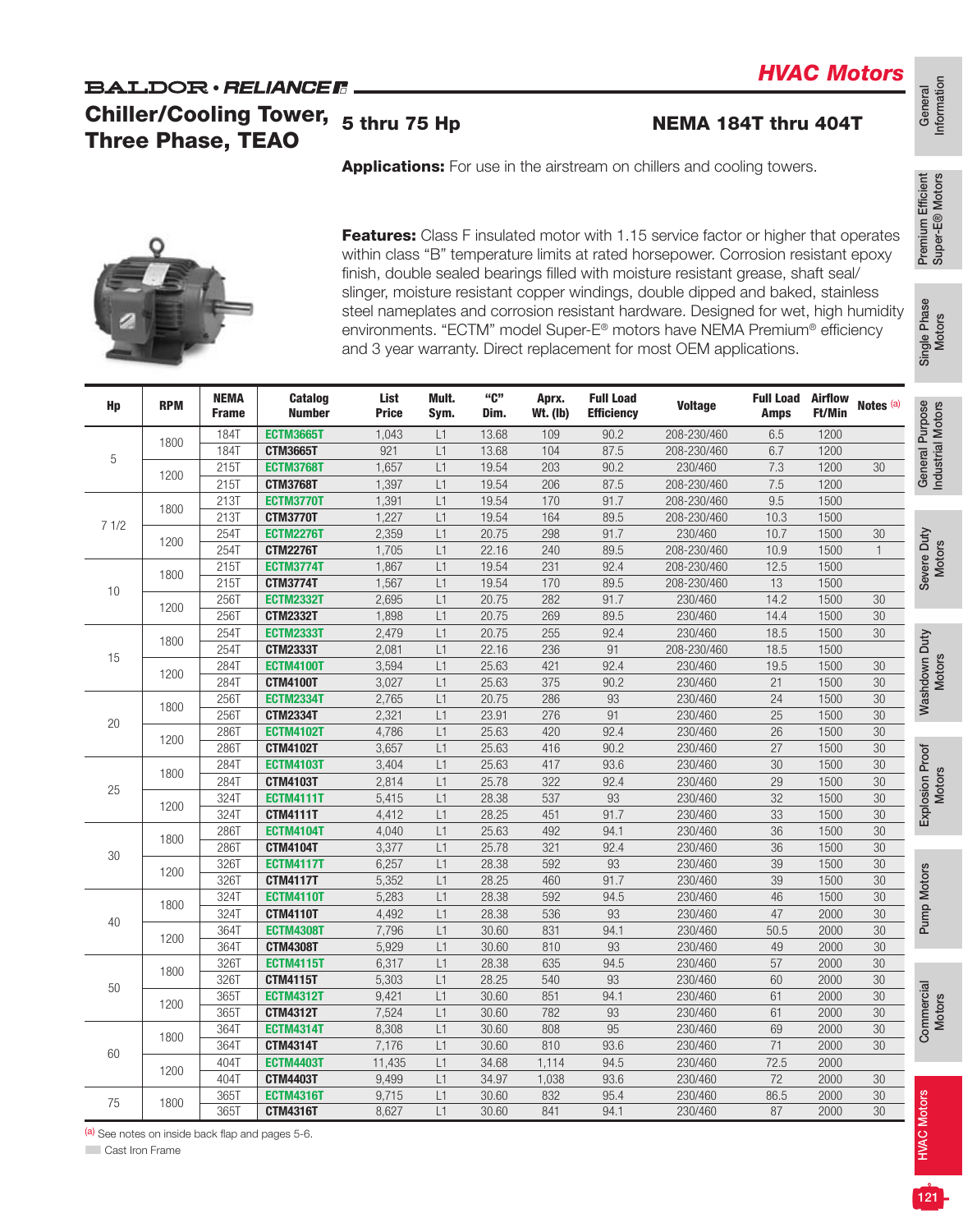## **BALDOR** · RELIANCE N Chiller/Cooling Tower,

## 3 thru 100 Hp 182T thru 405T

Premium Efficient<br>Super-E® Motors Super-E® Motors Premium Efficient

Information

General<br>Information

Single Phase<br>Motors

Industrial Motors Industrial Motors

| Premium Efficient                            |                          |                      |                             |                                    | Features: High efficiency severe duty multi-speed axial fan motors. Class F<br>insulation, 1.15 service factor. Lip seal, shaft slinger, and T-drain in both ends.<br>Electrical design is single winding variable torque. Double shielded ball bearings.<br>Burndy type YA compression lead lugs. |               |                |                          |                                    |                |                                 |                      |
|----------------------------------------------|--------------------------|----------------------|-----------------------------|------------------------------------|----------------------------------------------------------------------------------------------------------------------------------------------------------------------------------------------------------------------------------------------------------------------------------------------------|---------------|----------------|--------------------------|------------------------------------|----------------|---------------------------------|----------------------|
| Single Phase                                 | Hp                       | <b>RPM</b>           | <b>NEMA</b><br><b>Frame</b> | <b>Catalog</b><br><b>Number</b>    | List<br><b>Price</b>                                                                                                                                                                                                                                                                               | Mult.<br>Sym. | "C"<br>Dim.    | Aprx.<br><b>Wt. (Ib)</b> | <b>Full Load</b><br>Efficiency (a) | <b>Voltage</b> | <b>Full Load</b><br><b>Amps</b> | Notes <sup>(b)</sup> |
|                                              | $3 - 0.75$               | 1800/900             | L182T                       | <b>CTM1757T</b>                    | 1,784                                                                                                                                                                                                                                                                                              | L1            | 17.12          | 143                      | 82.5                               | 460            | 3.6                             | 71                   |
|                                              | $5 - 1.25$               | 1800/900             | L184T                       | <b>CTM1758T</b>                    | 1,995                                                                                                                                                                                                                                                                                              | L1            | 17.12          | 152                      | 84                                 | 460            | 6                               | 71                   |
|                                              | $7.5 - 1.88$             | 1800/900             | L213T                       | <b>CTM1759T</b>                    | 2,503                                                                                                                                                                                                                                                                                              | L1            | 19.31          | 206                      | 87.5                               | 460            | 8.7                             | 71                   |
| General Purpose                              | $10 - 2.5$               | 1800/900             | L215T                       | <b>CTM1760T</b>                    | 2,909                                                                                                                                                                                                                                                                                              | L1            | 19.31          | 204                      | 89.5                               | 460            | 12                              | $71\,$               |
|                                              | 15-3.75                  | 1800/900             | 254T                        | <b>CTM1761T</b>                    | 3,690                                                                                                                                                                                                                                                                                              | L1            | 24.56          | 315                      | 90.2                               | 460            | 15                              | $\overline{71}$      |
|                                              | $20 - 5$                 | 1800/900             | 256T                        | <b>CTM1762T</b>                    | 4,458                                                                                                                                                                                                                                                                                              | L1            | 24.56          | 365                      | 90.2                               | 460            | 24.4                            | 71                   |
|                                              | $25 - 6.25$              | 1800/900             | 284T                        | <b>CTM1763T</b>                    | 5,187                                                                                                                                                                                                                                                                                              | L1            | 27.44          | 435                      | 91                                 | 460            | 25                              | 71                   |
|                                              | $30 - 7.5$               | 1800/900             | 286T                        | <b>CTM1764T</b>                    | 5,954                                                                                                                                                                                                                                                                                              | L1            | 27.44          | 455                      | 91                                 | 460            | 36.6                            | $71\,$               |
|                                              | $40 - 10$<br>$50 - 12.5$ | 1800/900             | 324T                        | <b>CTM1765T</b>                    | 7,817<br>9,222                                                                                                                                                                                                                                                                                     | L1            | 30.44          | 629                      | 92.4                               | 460            | 49.5                            | 71<br>71             |
| Severe Duty                                  | 60-15                    | 1800/900<br>1800/900 | 326T<br>364T                | <b>CTM1766T</b><br><b>CTM1767T</b> | 13,356                                                                                                                                                                                                                                                                                             | L1<br>L1      | 30.44<br>33.44 | 678<br>865               | 90.2<br>92.4                       | 460<br>460     | 60.5<br>69.6                    | 71                   |
|                                              | 75-18.75                 | 1800/900             | 365T                        | <b>CTM1768T</b>                    | 16,735                                                                                                                                                                                                                                                                                             | L1            | 33.44          | 890                      | 93.6                               | 460            | 87.3                            | $71\,$               |
|                                              | 100-25                   | 1800/900             | 405T                        | <b>CTM1769T</b>                    | 20,633                                                                                                                                                                                                                                                                                             | L1            | 38.31          | 1,260                    | 94.5                               | 460            | 110                             | $\overline{71}$      |
| Washdown Duty                                |                          |                      |                             |                                    |                                                                                                                                                                                                                                                                                                    |               |                |                          |                                    |                |                                 |                      |
|                                              |                          |                      |                             |                                    |                                                                                                                                                                                                                                                                                                    |               |                |                          |                                    |                |                                 |                      |
| <b>Explosion Proof</b><br><b>Pump Motors</b> |                          |                      |                             |                                    |                                                                                                                                                                                                                                                                                                    |               |                |                          |                                    |                |                                 |                      |
| <b>Commercial</b>                            |                          |                      |                             |                                    |                                                                                                                                                                                                                                                                                                    |               |                |                          |                                    |                |                                 |                      |

Washdown Duty Washdown Duty<br>Motors

Explosion Proof Explosion Proof<br>Motors

Commercial Commercial<br>Motors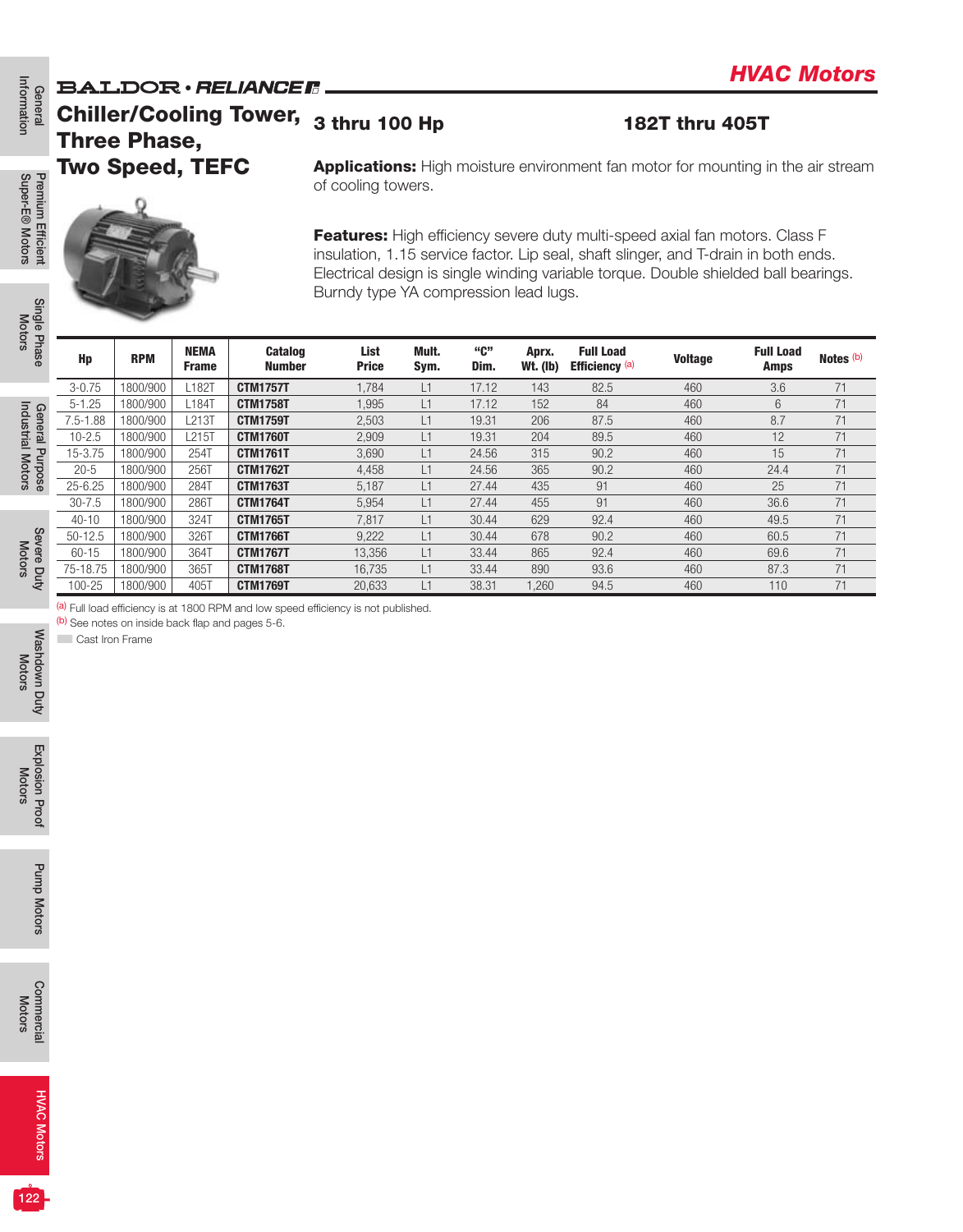### **BALDOR** · RELIANCE R

Three Phase, ODP, Resilient Base

1/2 thru 3 Hp NEMA 56 thru 56HZ

*HVAC Motors*

General<br>Information Information

Single Phase Single Phase<br>Motors

General Purpose<br>Industrial Motors General Purpose Industrial Motors

Severe Duty Severe Duty<br>Motors

Washdown Duty Washdown Duty<br>Motors

Explosion Proof Explosion Proof<br>Motors

Pump Motors Pump Motors

123

Applications: Heating, ventilation and air conditioning blower and fan motors.



Features: Heavy-gauge steel base, ball bearings, automatic thermal overload. Suitable for mounting in any position. Dynamically balanced rotors for reduced vibration and quiet operation.

| Hp   | <b>RPM</b> | <b>NEMA</b><br><b>Frame</b> | <b>Catalog</b><br><b>Number</b> | List<br><b>Price</b> | Mult.<br>Sym. | "C"<br>Dim. | Aprx.<br><b>Wt.</b> (lb) | <b>Full Load</b><br><b>Efficiency</b> | <b>Voltage</b> | <b>Full Load</b><br><b>Amps</b> | Notes <sup>(a)</sup> |
|------|------------|-----------------------------|---------------------------------|----------------------|---------------|-------------|--------------------------|---------------------------------------|----------------|---------------------------------|----------------------|
| 1/2  | 1800       | 56H                         | <b>RM3108A</b>                  | 409                  | Κ             | 11.97       | 24                       | 74                                    | 230/460        |                                 | 30,36                |
|      | 3600       | 56H                         | <b>RM3111A</b>                  | 412                  | Κ             | 11.97       | 23                       | 74                                    | 230/460        | .3                              | 30,36                |
| 3/4  | 1800       | 56H                         | <b>RM3112A</b>                  | 441                  | Κ             | 11.97       | 27                       | 74                                    | 230/460        | .5                              | 30,36                |
|      | 3600       | 56H                         | <b>RM3115A</b>                  | 433                  | Κ             | 11.59       | 25                       | 75.5                                  | 230/460        | 1.6                             | 30,36                |
|      | 1800       | 56H                         | <b>RM3116A</b>                  | 459                  | Κ             | 11.42       | 27                       | 77                                    | 208-230/460    | 1.6                             | 36                   |
| 11/2 | 3600       | 56H                         | <b>RM3120A</b>                  | 491                  | Κ             | 11.97       | 30                       | 81.5                                  | 230/460        | <sup>n</sup>                    | 30,36                |
|      | 1800       | 56H                         | <b>RM3154A</b>                  | 488                  | Κ             | 11.42       | 33                       | 78.5                                  | 208-230/460    | 2.4                             | 36                   |
| 2    | 3600       | 56H                         | <b>RM3155A</b>                  | 568                  | Κ             | 12.47       | 33                       | 80                                    | 230/460        | 2.7                             | 30,36                |
|      | 1800       | 56H                         | <b>RM3157A</b>                  | 559                  | Κ             | 12.42       | 40                       | 81.5                                  | 208-230/460    | 2.9                             | 36                   |
| 3    | 3600       | 56HZ                        | <b>RM3158TA</b>                 | 562                  | Κ             | 12.76       | 45                       | 81.5                                  | 208-230/460    |                                 | 37                   |
|      | 1800       | 56HZ                        | <b>RM3161TA</b>                 | 611                  | Κ             | 15.01       | 55                       | 82.5                                  | 208-230/460    | 4.1                             | 37                   |

(a) See notes on inside back flap and pages 5-6.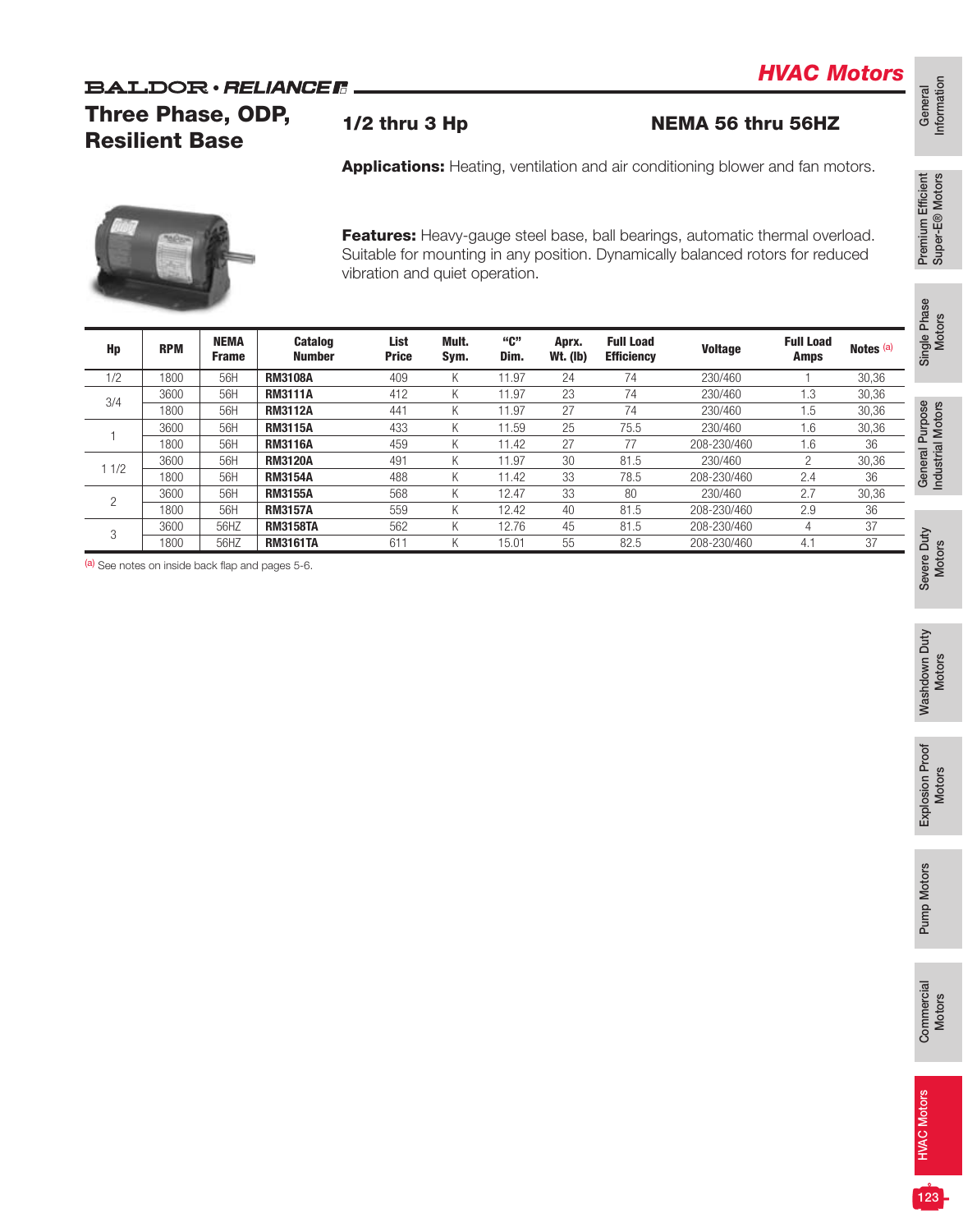#### **BALDOR** · RELIANCER



|                                   |                                                               |            |                             | BALDUR • RELIANGE II            |                      |               |                    |                          |                                       |                                                                                                                                                                                                                                                                                                                                                                                                                                                                                                                                                                                   |                          |                      |
|-----------------------------------|---------------------------------------------------------------|------------|-----------------------------|---------------------------------|----------------------|---------------|--------------------|--------------------------|---------------------------------------|-----------------------------------------------------------------------------------------------------------------------------------------------------------------------------------------------------------------------------------------------------------------------------------------------------------------------------------------------------------------------------------------------------------------------------------------------------------------------------------------------------------------------------------------------------------------------------------|--------------------------|----------------------|
| General                           | <b>Super-E and</b><br>Standard-E,<br><b>Three Phase, ODP,</b> |            |                             |                                 | 1 thru 100 Hp        |               |                    |                          |                                       | <b>NEMA 143T thru 404T</b>                                                                                                                                                                                                                                                                                                                                                                                                                                                                                                                                                        |                          |                      |
|                                   |                                                               |            |                             |                                 |                      |               |                    |                          |                                       | <b>Applications:</b> Heating, ventilation and air conditioning blower and fan motors.                                                                                                                                                                                                                                                                                                                                                                                                                                                                                             |                          |                      |
|                                   | <b>Foot Mounted</b>                                           |            |                             |                                 |                      |               |                    |                          |                                       |                                                                                                                                                                                                                                                                                                                                                                                                                                                                                                                                                                                   |                          |                      |
| Premium Efficient<br>Single Phase |                                                               |            |                             |                                 |                      |               |                    |                          |                                       | <b>Features:</b> Class F insulated motor with 1.15 service factor or higher that operates<br>within class "B" temperature limits at rated horsepower. Heavy-gauge steel frame<br>construction, ball bearings, grease passages have plugs. Dynamically balanced<br>rotors for reduced vibration and quiet operation. Suitable for mounting in any<br>position. "EHM" models meet NEMA Premium® efficiencies. Inverter Ready and<br>have a 3-year warranty. "HM" models meet EPAct efficiencies. Includes lifting<br>provisions on all frame sizes and bar-coded spec number label. |                          |                      |
|                                   | Hp                                                            | <b>RPM</b> | <b>NEMA</b><br><b>Frame</b> | <b>Catalog</b><br><b>Number</b> | List<br><b>Price</b> | Mult.<br>Sym. | "C"<br>Dim.        | Aprx.<br><b>Wt. (Ib)</b> | <b>Full Load</b><br><b>Efficiency</b> | <b>Voltage</b>                                                                                                                                                                                                                                                                                                                                                                                                                                                                                                                                                                    | <b>Full Load</b><br>Amps | Notes <sup>(a)</sup> |
|                                   |                                                               |            |                             |                                 |                      |               | <b>F1 Mounting</b> |                          |                                       |                                                                                                                                                                                                                                                                                                                                                                                                                                                                                                                                                                                   |                          |                      |
| General Purpose                   |                                                               |            | 143T                        | <b>EHM3116T</b>                 | 527                  | LS            | 11.12              | 34                       | 85.5                                  | 208-230/460                                                                                                                                                                                                                                                                                                                                                                                                                                                                                                                                                                       | 1.4                      |                      |
|                                   | 1                                                             | 1800       | 143T                        | <b>HM3116T</b>                  | 344                  | LS            | 11.12              | 31                       | 82.5                                  | 208-230/460                                                                                                                                                                                                                                                                                                                                                                                                                                                                                                                                                                       | 1.65                     |                      |
|                                   |                                                               |            | 145T                        | <b>EHM3154T</b>                 | 548                  | LS            | 12.13              | 38                       | 88.5                                  | 208-230-460                                                                                                                                                                                                                                                                                                                                                                                                                                                                                                                                                                       | 2.1                      |                      |
|                                   | 11/2                                                          | 1800       | 145T                        | <b>HM3154T</b>                  | 364                  | LS            | 11.12              | 39                       | 84                                    | 208-230/460                                                                                                                                                                                                                                                                                                                                                                                                                                                                                                                                                                       | 2.2                      |                      |
|                                   |                                                               |            | 145T                        | <b>EHM3157T</b>                 | 590                  | LS            | 13.00              | 46                       | 86.5                                  | 208-230/460                                                                                                                                                                                                                                                                                                                                                                                                                                                                                                                                                                       | 2.7                      |                      |
|                                   | $\overline{2}$                                                | 1800       | 145T                        | <b>HM3157T</b>                  | 394                  | LS            | 11.62              | 41                       | 84                                    | 208-230/460                                                                                                                                                                                                                                                                                                                                                                                                                                                                                                                                                                       | 3                        |                      |
|                                   |                                                               |            | 182T                        | <b>EHM3211T</b>                 | 635                  | LS            | 15.00              | 75                       | 90.2                                  | 208-230/460                                                                                                                                                                                                                                                                                                                                                                                                                                                                                                                                                                       | $\overline{4}$           |                      |
| Severe Duty                       | 3                                                             | 1800       | 182T                        | <b>HM3211T</b>                  | 426                  | LS            | 14.63              | 49                       | 86.5                                  | 208-230/460                                                                                                                                                                                                                                                                                                                                                                                                                                                                                                                                                                       | 4.2                      |                      |
|                                   | 5                                                             | 1800       | 184T                        | <b>EHM3218T</b>                 | 691                  | LS            | 16.50              | 82                       | 90.2                                  | 208-230/460                                                                                                                                                                                                                                                                                                                                                                                                                                                                                                                                                                       | 6.6                      |                      |
|                                   |                                                               |            | 184T                        | <b>HM3218T</b>                  | 464                  | LS            | 15.00              | 68                       | 87.5                                  | 208-230/460                                                                                                                                                                                                                                                                                                                                                                                                                                                                                                                                                                       | 6.9                      |                      |
|                                   | 71/2                                                          | 1800       | 213T                        | <b>EHM3311T</b>                 | 1,014                | LS            | 16.32              | 109                      | 91.7                                  | 208-230/460                                                                                                                                                                                                                                                                                                                                                                                                                                                                                                                                                                       | 9.6                      |                      |
|                                   |                                                               |            | 213T                        | <b>HM3311T</b>                  | 645                  | LS            | 17.00              | 92                       | 88.5                                  | 208-230/460                                                                                                                                                                                                                                                                                                                                                                                                                                                                                                                                                                       | 10                       |                      |
|                                   | 10                                                            | 1800       | 215T                        | <b>EHM3313T</b>                 | 1,225                | LS            | 17.45              | 124                      | 91.7                                  | 208-230/460                                                                                                                                                                                                                                                                                                                                                                                                                                                                                                                                                                       | 12.5                     |                      |
|                                   |                                                               |            | 215T                        | <b>HM3313T</b>                  | 808                  | LS            | 16.32              | 108                      | 89.5                                  | 208-230/460                                                                                                                                                                                                                                                                                                                                                                                                                                                                                                                                                                       | 13.4                     |                      |
|                                   | 15                                                            | 1800       | 254T                        | <b>EHM2523T</b>                 | 1,737                | LS            | 21.69              | 234                      | 93                                    | 208-230/460                                                                                                                                                                                                                                                                                                                                                                                                                                                                                                                                                                       | 17.7                     |                      |
|                                   |                                                               |            | 254T                        | <b>HM2523T</b>                  | 1,244                | LS            | 19.75              | 159                      | 91                                    | 208-230/460                                                                                                                                                                                                                                                                                                                                                                                                                                                                                                                                                                       | 19                       |                      |
|                                   | 20                                                            | 1800       | 256T                        | <b>EHM2515T</b>                 | 2,179                | LS            | 21.69              | 255                      | 93                                    | 230/460                                                                                                                                                                                                                                                                                                                                                                                                                                                                                                                                                                           | 23.5                     | 30                   |
| Washdown Duty                     |                                                               |            | 256T                        | <b>HM2515T</b>                  | 1,485                | LS            | 22.25              | 235                      | 91.7                                  | 230/460                                                                                                                                                                                                                                                                                                                                                                                                                                                                                                                                                                           | 24                       | 30                   |
|                                   | 25                                                            | 1800       | 284T                        | <b>EHM2531T</b>                 | 2,655                | LS            | 23.81              | 330                      | 94.1                                  | 230/460                                                                                                                                                                                                                                                                                                                                                                                                                                                                                                                                                                           | 30                       | 30                   |
|                                   |                                                               |            | 284T                        | <b>HM2531T</b>                  | 1,836                | LS            | 23.44              | 226                      | 91.7                                  | 230/460                                                                                                                                                                                                                                                                                                                                                                                                                                                                                                                                                                           | 30                       | 30                   |
| Explosion                         | 30                                                            | 1800       | 286T                        | <b>EHM2535T</b>                 | 2,904                | LS            | 25.06              | 379                      | 94.1                                  | 230/460                                                                                                                                                                                                                                                                                                                                                                                                                                                                                                                                                                           | 35                       | 30                   |
|                                   |                                                               |            | 286T                        | <b>HM2535T</b>                  | 2,120                | LS            | 24.94              | 249                      | 92.4                                  | 230/460                                                                                                                                                                                                                                                                                                                                                                                                                                                                                                                                                                           | 36                       | 30                   |
|                                   | 40                                                            | 1800       | 324T                        | <b>EHM2539T</b>                 | 3,786                | LS            | 26.69              | 523                      | 94.5                                  | 230/460                                                                                                                                                                                                                                                                                                                                                                                                                                                                                                                                                                           | 46                       | 30                   |
|                                   |                                                               |            | 324T                        | <b>HM2539T</b>                  | 2,732                | LS            | 26.19              | 340                      | 93                                    | 230/460                                                                                                                                                                                                                                                                                                                                                                                                                                                                                                                                                                           | 47.5                     | 30                   |
| Proof                             | 50                                                            | 1800       | 324T                        | <b>EHM2543T</b>                 | 4,649                | LS            | 27.69              | 515                      | 94.5                                  | 230/460                                                                                                                                                                                                                                                                                                                                                                                                                                                                                                                                                                           | 57                       | 30                   |
|                                   |                                                               |            | 324T                        | <b>HM2543T</b>                  | 3,167                | LS            | 27.19              | 378                      | 93                                    | 230/460                                                                                                                                                                                                                                                                                                                                                                                                                                                                                                                                                                           | 60.5                     | 30                   |
|                                   | 60                                                            | 1800       | 364T                        | <b>EHM2547T</b>                 | 5,259                | LS            | 29.94              | 557                      | 95                                    | 230/460                                                                                                                                                                                                                                                                                                                                                                                                                                                                                                                                                                           | 68                       |                      |
| <b>Pump Motors</b>                |                                                               |            | 364T                        | <b>HM2547T</b>                  | 3,909                | LS            | 27.94              | 479                      | 93.6                                  | 230/460                                                                                                                                                                                                                                                                                                                                                                                                                                                                                                                                                                           | 72.5                     | 30                   |
|                                   | 75                                                            | 1800       | 365T                        | <b>EHM2551T</b>                 | 6,455                | LS            | 33.72              | 616                      | 95                                    | 230/460                                                                                                                                                                                                                                                                                                                                                                                                                                                                                                                                                                           | 85                       |                      |
|                                   |                                                               |            | 365T                        | <b>HM2551T</b>                  | 4,787                | LS            | 29.94              | 544                      | 94.1                                  | 230/460                                                                                                                                                                                                                                                                                                                                                                                                                                                                                                                                                                           | 88                       | 30                   |
|                                   | 100                                                           | 1800       | 404T                        | <b>EHM2555T</b>                 | 7,360                | LS            | 36.97              | 552                      | 95.4                                  | 230/460                                                                                                                                                                                                                                                                                                                                                                                                                                                                                                                                                                           | 113                      |                      |
|                                   |                                                               |            | 404T                        | <b>HM2555T</b>                  | 6,078                | LS            | 35.22              | 618                      | 94.1                                  | 230/460                                                                                                                                                                                                                                                                                                                                                                                                                                                                                                                                                                           | 119                      | $30\,$               |
|                                   |                                                               |            |                             |                                 |                      |               | <b>F2 Mounting</b> |                          |                                       |                                                                                                                                                                                                                                                                                                                                                                                                                                                                                                                                                                                   |                          |                      |
|                                   | -1                                                            | 1800       | 143T                        | <b>EHFM3116T</b>                | 527                  | LS            | 11.12              | 33                       | 85.5                                  | 208-230/460                                                                                                                                                                                                                                                                                                                                                                                                                                                                                                                                                                       | 1.4                      |                      |
|                                   |                                                               |            | <b>143T</b>                 | <b>HFM3116T</b>                 | 347                  | LS            | 11.12              | 31                       | 82.5                                  | 208-230/460                                                                                                                                                                                                                                                                                                                                                                                                                                                                                                                                                                       | 1.65                     |                      |
| Commercial                        | 11/2                                                          | 1800       | 145T                        | <b>EHFM3154T</b>                | 551                  | LS            | 13.00              | 41                       | 88.5                                  | 208-230-460                                                                                                                                                                                                                                                                                                                                                                                                                                                                                                                                                                       | 2.1                      |                      |
|                                   |                                                               |            | 145T                        | <b>HFM3154T</b>                 | 368                  | LS            | 11.62              | 36                       | 84                                    | 208-230/460                                                                                                                                                                                                                                                                                                                                                                                                                                                                                                                                                                       | 2.2                      |                      |
|                                   | $\overline{c}$                                                | 1800       | 145T                        | <b>EHFM3157T</b>                | 590                  | LS            | 13.00              | 46                       | 86.5                                  | 208-230/460                                                                                                                                                                                                                                                                                                                                                                                                                                                                                                                                                                       | 2.7                      |                      |
|                                   |                                                               |            | 145T                        | <b>HFM3157T</b>                 | 398                  | LS            | 11.62              | 41                       | 84                                    | 208-230/460                                                                                                                                                                                                                                                                                                                                                                                                                                                                                                                                                                       | 3                        |                      |
|                                   | 3                                                             | 1800       | <b>182T</b>                 | <b>EHFM3211T</b>                | 635                  | LS            | 15.00              | 72                       | 90.2                                  | 208-230/460                                                                                                                                                                                                                                                                                                                                                                                                                                                                                                                                                                       | $\overline{4}$           |                      |
|                                   |                                                               |            | <b>182T</b>                 | <b>HFM3211T</b>                 | 430                  | LS            | $\overline{14.00}$ | 49                       | 86.5                                  | 208-230/460                                                                                                                                                                                                                                                                                                                                                                                                                                                                                                                                                                       | 4.2                      |                      |
|                                   | 5                                                             | 1800       | 184T                        | <b>EHFM3218T</b>                | 691                  | LS            | 16.50              | 82                       | 90.2                                  | 208-230/460                                                                                                                                                                                                                                                                                                                                                                                                                                                                                                                                                                       | 6.6                      |                      |
| <b>HVAC Motors</b>                |                                                               |            | 184T                        | <b>HFM3218T</b>                 | 468                  | LS            | 15.00              | 66                       | 87.5                                  | 208-230/460                                                                                                                                                                                                                                                                                                                                                                                                                                                                                                                                                                       | 6.9                      |                      |
|                                   | 71/2                                                          | 1800       | 213T                        | <b>EHFM3311T</b>                | 1,014                | LS            | 16.32              | 112                      | 91.7                                  | 208-230/460                                                                                                                                                                                                                                                                                                                                                                                                                                                                                                                                                                       | 9.6                      |                      |
|                                   |                                                               |            | 213T                        | <b>HFM3311T</b>                 | 652                  | LS            | 17.00              | 92                       | 88.5                                  | 208-230/460                                                                                                                                                                                                                                                                                                                                                                                                                                                                                                                                                                       | $10$                     |                      |

Premium Efficient<br>Super-E® Motors Super-E® Motors Premium Efficient

Information

**General**<br>Information

Single Phase Single Pha

Industrial Motors Industrial Motors

Motors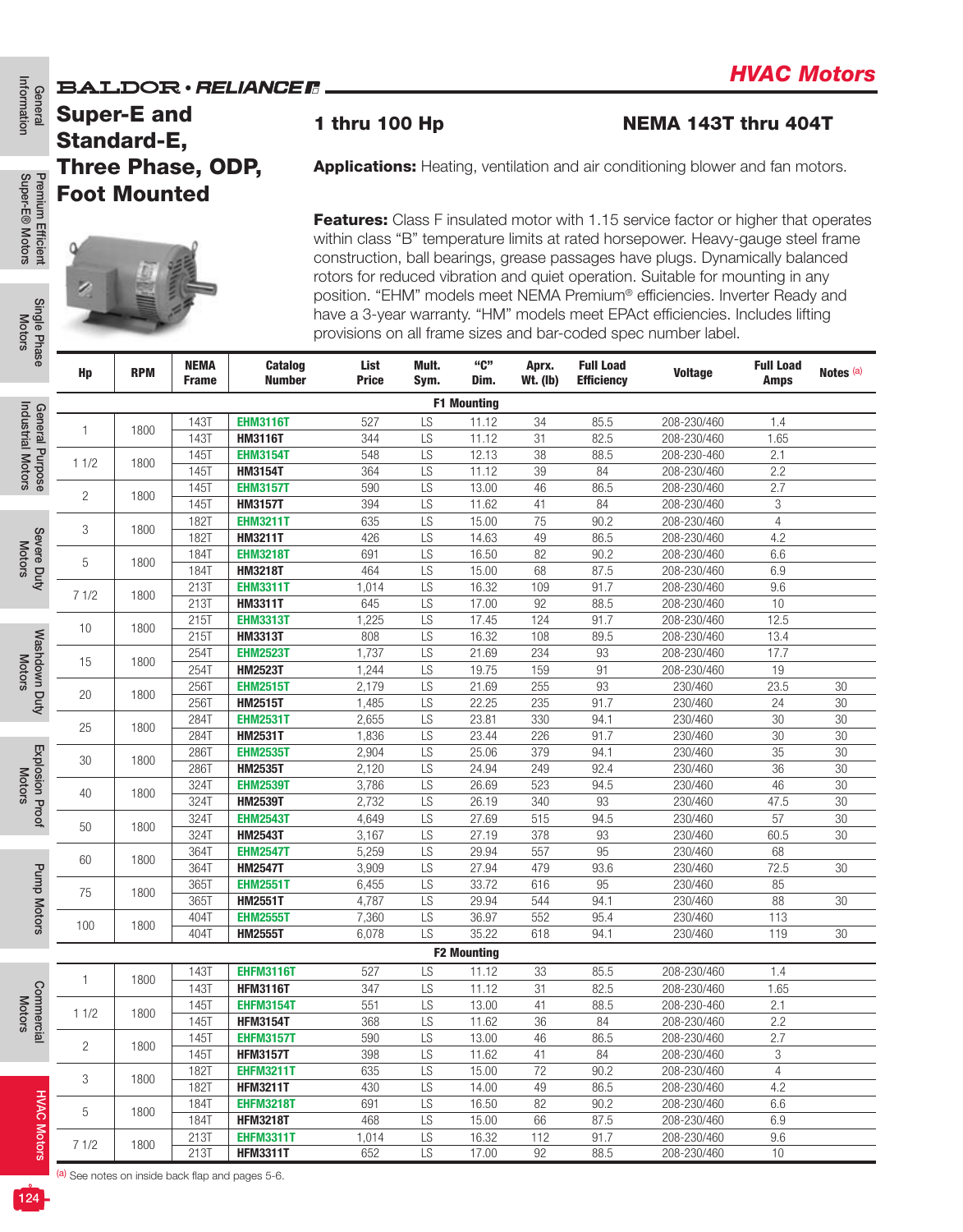#### **BALDOR** · RELIANCE R

## Super-E and Standard-E, Three Phase, ODP, Foot Mounted

| Hp | <b>RPM</b> | <b>NEMA</b><br><b>Frame</b> | <b>Catalog</b><br><b>Number</b>     | List<br><b>Price</b> | Mult.<br>Sym.                  | "C"<br>Dim.    | Aprx.<br><b>Wt. (Ib)</b> | <b>Full Load</b><br><b>Efficiency</b> | <b>Voltage</b>     | <b>Full Load</b><br>Amps | Notes (a)                 |
|----|------------|-----------------------------|-------------------------------------|----------------------|--------------------------------|----------------|--------------------------|---------------------------------------|--------------------|--------------------------|---------------------------|
|    |            |                             |                                     |                      | <b>F2 Mounting (continued)</b> |                |                          |                                       |                    |                          |                           |
|    | 1800       | 215T                        | <b>EHFM3313T</b>                    | 1,225                | LS                             | 17.45          | 134                      | 91.7                                  | 208-230/460        | 12.5                     |                           |
|    |            | 215T                        | <b>HFM3313T</b>                     | 816                  | LS                             | 16.32          | 111                      | 89.5                                  | 208-230/460        | 13.4                     |                           |
|    | 1800       | 254T                        | <b>EHFM2523T</b>                    | 1,737                | LS                             | 21.69          | 245                      | 93                                    | 208-230/460        | 17.7                     |                           |
|    |            | 254T                        | <b>HFM2523T</b>                     | 1,221                | LS                             | 19.75          | 157                      | 91                                    | 208-230/460        | 19                       |                           |
|    | 1800       | 256T                        | <b>EHFM2515T</b>                    | 2,179                | LS                             | 21.69          | 245                      | 93                                    | 230/460            | 23.5                     | 30                        |
|    |            | 256T<br>284T                | <b>HFM2515T</b><br><b>EHFM2531T</b> | 1,486<br>2,655       | LS<br>LS                       | 21.69<br>23.81 | 229<br>330               | 91<br>94.1                            | 230/460<br>230/460 | 25<br>$\overline{30}$    | $30\,$<br>$\overline{30}$ |
|    | 1800       | 284T                        | <b>HFM2531T</b>                     | 1,802                | LS                             | 23.44          | 226                      | 91.7                                  | 230/460            | $30\,$                   | $30\,$                    |
|    |            | 286T                        | <b>EHFM2535T</b>                    | 2,904                | LS                             | 25.06          | 379                      | 94.1                                  | 230/460            | 35                       | $30\,$                    |
|    | 1800       | 286T                        | <b>HFM2535T</b>                     | 2,081                | LS                             | 24.94          | 255                      | 92.4                                  | 230/460            | 36                       | $30\,$                    |
|    | 1800       | 324T                        | <b>EHFM2539T</b>                    | 3,786                | LS                             | 26.69          | 479                      | 94.5                                  | 230/460            | 46                       | 30                        |
|    |            | 324T                        | <b>HFM2539T</b>                     | 2,683                | LS                             | 26.19          | 365                      | 93                                    | 230/460            | 47.5                     | $30\,$                    |
|    | 1800       | 324T                        | <b>EHFM2543T</b>                    | 4,179                | LS                             | 27.69          | 505                      | 94.5                                  | 230/460            | 57                       | $30\,$                    |
|    |            | 324T                        | <b>HFM2543T</b>                     | 3,109                | LS                             | 27.19          | 369                      | 93                                    | 230/460            | 60.5                     | $30\,$                    |
|    | 1800       | 364T                        | <b>EHFM2547T</b>                    | 5,259                | LS                             | 30.69          | 563                      | 95                                    | 230/460            | 68                       | 30                        |
|    |            | 364T<br>365T                | <b>HFM2547T</b><br><b>EHFM2551T</b> | 3,837<br>6,455       | LS<br>LS                       | 27.94<br>33.72 | 479<br>616               | 93.6<br>95                            | 230/460<br>230/460 | 72.5<br>85               | $30\,$                    |
|    | 1800       | 365T                        | <b>HFM2551T</b>                     | 4,698                | LS                             | 29.94          | 544                      | 94.1                                  | 230/460            | 88                       | $30\,$                    |
|    |            | 404T                        | <b>EHFM2555T</b>                    | 7,360                | LS                             | 36.97          | 552                      | 95.4                                  | 230/460            | 113                      |                           |
|    | 1800       | 404T                        | <b>HFM2555T</b>                     | 5,967                | LS                             | 35.22          | 618                      | 94.1                                  | 230/460            | 119                      | $30\,$                    |
|    |            |                             |                                     |                      |                                |                |                          |                                       |                    |                          |                           |
|    |            |                             |                                     |                      |                                |                |                          |                                       |                    |                          |                           |
|    |            |                             |                                     |                      |                                |                |                          |                                       |                    |                          |                           |
|    |            |                             |                                     |                      |                                |                |                          |                                       |                    |                          |                           |
|    |            |                             |                                     |                      |                                |                |                          |                                       |                    |                          |                           |

Information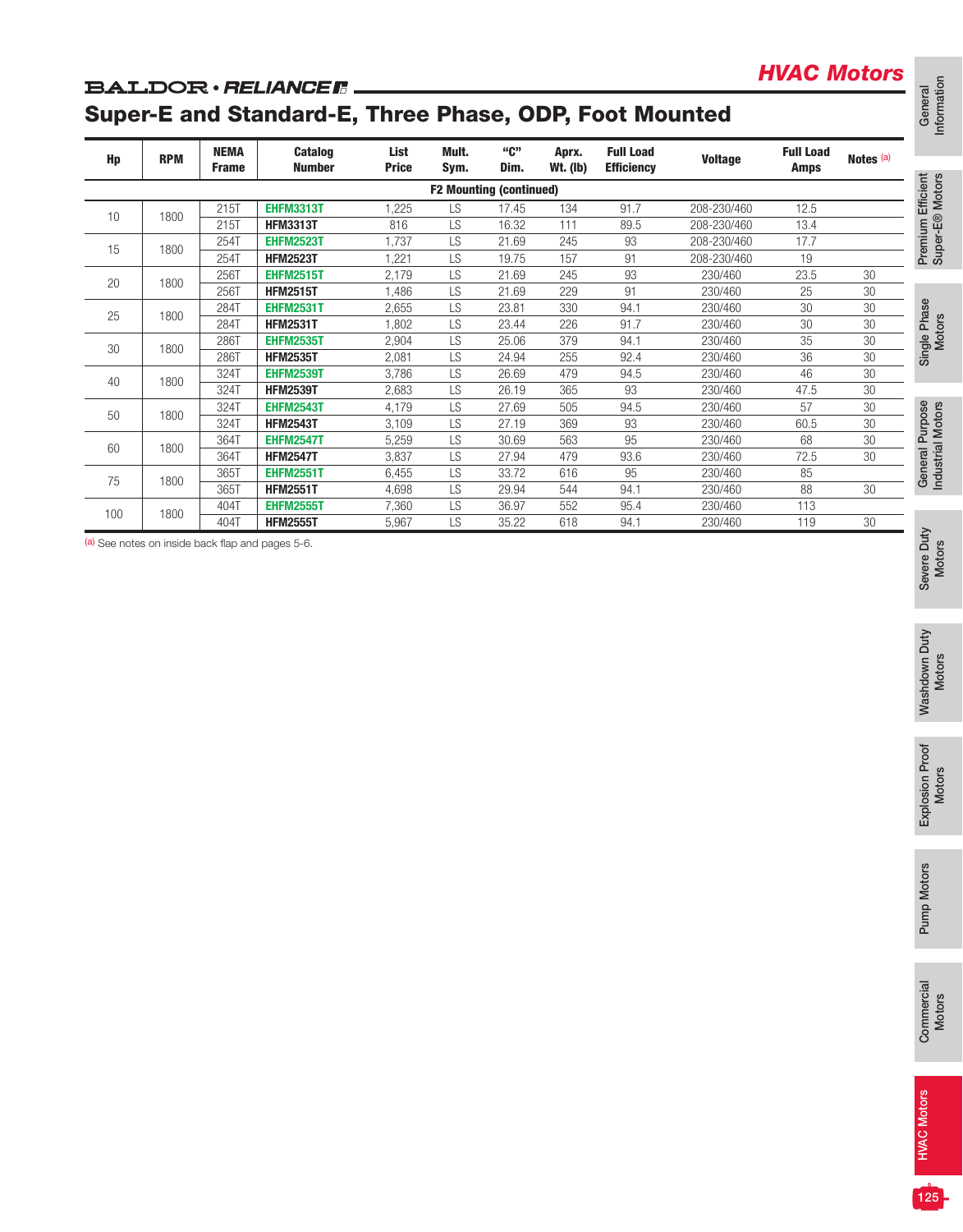## **BALDOR · RELIANCER**

General<br>Information Information Three Phase, ODP

## 1/4 thru 5 Hp NEMA 56 thru 184T

*HVAC Motors*





| <b>NEMA</b><br><b>Catalog</b><br><b>Number</b><br><b>Frame</b><br>HM3108<br>56<br>56<br><b>HM3108A</b><br>56<br>HM3112<br>56<br><b>HM3112A</b><br>56HZ<br>HM3116<br>56HZ<br><b>HM3116A</b><br>56HZ<br>HM3154<br>56HZ<br><b>HM3154A</b><br>56HZ<br>HM3157<br>56HZ<br><b>HM3157A</b><br>56HZ<br><b>HM3161A</b><br><b>184T</b><br><b>HM3218TA</b><br><b>RHM3003</b><br>48<br><b>RHM3007</b><br>48<br>56<br><b>RHM3104</b> | List<br><b>Price</b><br>291<br>373<br>321<br>411<br>363<br>453<br>417<br>500<br>438<br>521<br>568<br>641<br>255<br>258                                                      | Mult.<br>Sym.<br>Κ<br>K<br>Κ<br>K<br>K<br>K<br>Κ<br>Κ<br>Κ<br>Κ<br>Κ<br>L1 | "C"<br>Dim.<br><b>Foot Mounted</b><br>9.51<br>10.34<br>10.97<br>10.97<br>12.13<br>12.13<br>12.13<br>12.13<br>12.13<br>12.13<br>13.00<br>15.00 | Aprx.<br><b>Wt. (Ib)</b><br>22<br>23<br>26<br>26<br>32<br>32<br>36<br>33<br>39<br>36<br>47 | <b>Full Load</b><br><b>Efficiency</b><br>74<br>74<br>75.5<br>74<br>78.5<br>74<br>81.5<br>81.5<br>81.5<br>81.5 | <b>Applications:</b> Ventilators, direct-drive or belted fan and ventilation applications.<br>Features: Heavy-gauge steel base, ball bearings, suitable for mounting in any<br>position. Dynamically balanced rotors for reduced vibration and quiet operation.<br><b>Voltage</b><br>230/460<br>230/460<br>208-230/460<br>230/460<br>230/460<br>208-230/460<br>208-230/460<br>208-230/460<br>208-230/460<br>208-230/460 | <b>Full Load</b><br><b>Amps</b><br>1<br>$\mathbf{1}$<br>1.5<br>1.5<br>1.7<br>$\overline{c}$<br>2.2<br>2.2 | Notes <sup>(a)</sup><br>1,30<br>30<br>30<br>30    |
|------------------------------------------------------------------------------------------------------------------------------------------------------------------------------------------------------------------------------------------------------------------------------------------------------------------------------------------------------------------------------------------------------------------------|-----------------------------------------------------------------------------------------------------------------------------------------------------------------------------|----------------------------------------------------------------------------|-----------------------------------------------------------------------------------------------------------------------------------------------|--------------------------------------------------------------------------------------------|---------------------------------------------------------------------------------------------------------------|-------------------------------------------------------------------------------------------------------------------------------------------------------------------------------------------------------------------------------------------------------------------------------------------------------------------------------------------------------------------------------------------------------------------------|-----------------------------------------------------------------------------------------------------------|---------------------------------------------------|
|                                                                                                                                                                                                                                                                                                                                                                                                                        |                                                                                                                                                                             |                                                                            |                                                                                                                                               |                                                                                            |                                                                                                               |                                                                                                                                                                                                                                                                                                                                                                                                                         |                                                                                                           |                                                   |
|                                                                                                                                                                                                                                                                                                                                                                                                                        |                                                                                                                                                                             |                                                                            |                                                                                                                                               |                                                                                            |                                                                                                               |                                                                                                                                                                                                                                                                                                                                                                                                                         |                                                                                                           |                                                   |
|                                                                                                                                                                                                                                                                                                                                                                                                                        |                                                                                                                                                                             |                                                                            |                                                                                                                                               |                                                                                            |                                                                                                               |                                                                                                                                                                                                                                                                                                                                                                                                                         |                                                                                                           |                                                   |
|                                                                                                                                                                                                                                                                                                                                                                                                                        |                                                                                                                                                                             |                                                                            |                                                                                                                                               |                                                                                            |                                                                                                               |                                                                                                                                                                                                                                                                                                                                                                                                                         |                                                                                                           |                                                   |
|                                                                                                                                                                                                                                                                                                                                                                                                                        |                                                                                                                                                                             |                                                                            |                                                                                                                                               |                                                                                            |                                                                                                               |                                                                                                                                                                                                                                                                                                                                                                                                                         |                                                                                                           |                                                   |
|                                                                                                                                                                                                                                                                                                                                                                                                                        |                                                                                                                                                                             |                                                                            |                                                                                                                                               |                                                                                            |                                                                                                               |                                                                                                                                                                                                                                                                                                                                                                                                                         |                                                                                                           |                                                   |
|                                                                                                                                                                                                                                                                                                                                                                                                                        |                                                                                                                                                                             |                                                                            |                                                                                                                                               |                                                                                            |                                                                                                               |                                                                                                                                                                                                                                                                                                                                                                                                                         |                                                                                                           |                                                   |
|                                                                                                                                                                                                                                                                                                                                                                                                                        |                                                                                                                                                                             |                                                                            |                                                                                                                                               |                                                                                            |                                                                                                               |                                                                                                                                                                                                                                                                                                                                                                                                                         |                                                                                                           |                                                   |
|                                                                                                                                                                                                                                                                                                                                                                                                                        |                                                                                                                                                                             |                                                                            |                                                                                                                                               |                                                                                            |                                                                                                               |                                                                                                                                                                                                                                                                                                                                                                                                                         |                                                                                                           |                                                   |
|                                                                                                                                                                                                                                                                                                                                                                                                                        |                                                                                                                                                                             |                                                                            |                                                                                                                                               |                                                                                            |                                                                                                               |                                                                                                                                                                                                                                                                                                                                                                                                                         |                                                                                                           |                                                   |
|                                                                                                                                                                                                                                                                                                                                                                                                                        |                                                                                                                                                                             |                                                                            |                                                                                                                                               |                                                                                            |                                                                                                               |                                                                                                                                                                                                                                                                                                                                                                                                                         |                                                                                                           |                                                   |
|                                                                                                                                                                                                                                                                                                                                                                                                                        |                                                                                                                                                                             |                                                                            |                                                                                                                                               |                                                                                            |                                                                                                               |                                                                                                                                                                                                                                                                                                                                                                                                                         |                                                                                                           |                                                   |
|                                                                                                                                                                                                                                                                                                                                                                                                                        |                                                                                                                                                                             |                                                                            |                                                                                                                                               |                                                                                            |                                                                                                               |                                                                                                                                                                                                                                                                                                                                                                                                                         |                                                                                                           |                                                   |
|                                                                                                                                                                                                                                                                                                                                                                                                                        |                                                                                                                                                                             |                                                                            |                                                                                                                                               |                                                                                            |                                                                                                               |                                                                                                                                                                                                                                                                                                                                                                                                                         | 2.9                                                                                                       |                                                   |
|                                                                                                                                                                                                                                                                                                                                                                                                                        |                                                                                                                                                                             |                                                                            |                                                                                                                                               |                                                                                            |                                                                                                               |                                                                                                                                                                                                                                                                                                                                                                                                                         | 2.9                                                                                                       |                                                   |
|                                                                                                                                                                                                                                                                                                                                                                                                                        |                                                                                                                                                                             |                                                                            |                                                                                                                                               |                                                                                            | 82.5                                                                                                          | 208-230/460                                                                                                                                                                                                                                                                                                                                                                                                             | 4.1                                                                                                       |                                                   |
|                                                                                                                                                                                                                                                                                                                                                                                                                        |                                                                                                                                                                             |                                                                            |                                                                                                                                               | 72                                                                                         | 87.5                                                                                                          | 208-230/460                                                                                                                                                                                                                                                                                                                                                                                                             | $\overline{7}$                                                                                            |                                                   |
|                                                                                                                                                                                                                                                                                                                                                                                                                        |                                                                                                                                                                             |                                                                            | <b>Resilient Base</b>                                                                                                                         |                                                                                            |                                                                                                               |                                                                                                                                                                                                                                                                                                                                                                                                                         |                                                                                                           |                                                   |
|                                                                                                                                                                                                                                                                                                                                                                                                                        |                                                                                                                                                                             | Κ                                                                          | 10.34                                                                                                                                         | 19                                                                                         | 64                                                                                                            | 230/460                                                                                                                                                                                                                                                                                                                                                                                                                 | 0.65                                                                                                      | 30                                                |
|                                                                                                                                                                                                                                                                                                                                                                                                                        |                                                                                                                                                                             | Κ                                                                          | 10.34                                                                                                                                         | 25                                                                                         | 68                                                                                                            | 230/460                                                                                                                                                                                                                                                                                                                                                                                                                 | 0.8                                                                                                       | 30                                                |
|                                                                                                                                                                                                                                                                                                                                                                                                                        | 292                                                                                                                                                                         | Κ                                                                          | 10.97                                                                                                                                         | 21                                                                                         | 68                                                                                                            | 230/460                                                                                                                                                                                                                                                                                                                                                                                                                 | 0.8                                                                                                       | 30                                                |
| <b>RHM3010</b><br>48                                                                                                                                                                                                                                                                                                                                                                                                   | 323                                                                                                                                                                         | Κ                                                                          | 10.34                                                                                                                                         | 22                                                                                         | 72                                                                                                            | 230/460                                                                                                                                                                                                                                                                                                                                                                                                                 | $\mathbf{1}$                                                                                              | 30                                                |
| 56<br><b>RHM3108</b>                                                                                                                                                                                                                                                                                                                                                                                                   | 335                                                                                                                                                                         | K                                                                          | 10.97                                                                                                                                         | 24                                                                                         | 74                                                                                                            | 230/460                                                                                                                                                                                                                                                                                                                                                                                                                 | $\mathbf{1}$                                                                                              | 30                                                |
| 56<br><b>RHM3108A</b>                                                                                                                                                                                                                                                                                                                                                                                                  | 387                                                                                                                                                                         | Κ                                                                          | 11.59                                                                                                                                         | 24                                                                                         | 74                                                                                                            | 230/460                                                                                                                                                                                                                                                                                                                                                                                                                 | $\mathbf{1}$                                                                                              | 30                                                |
| 56<br><b>RHM3111</b><br><b>RHM3111A</b>                                                                                                                                                                                                                                                                                                                                                                                | 337                                                                                                                                                                         | K                                                                          | 10.97                                                                                                                                         | 24                                                                                         | 75.5                                                                                                          | 230/460                                                                                                                                                                                                                                                                                                                                                                                                                 | 1.2                                                                                                       | 30                                                |
| 56H<br>56                                                                                                                                                                                                                                                                                                                                                                                                              | 390                                                                                                                                                                         | Κ<br>Κ                                                                     | 11.59                                                                                                                                         | 23<br>31                                                                                   | 74<br>77                                                                                                      | 230/460                                                                                                                                                                                                                                                                                                                                                                                                                 | 1.3                                                                                                       | 30                                                |
| <b>RHM3112</b><br>56H<br><b>RHM3112A</b>                                                                                                                                                                                                                                                                                                                                                                               | 369<br>417                                                                                                                                                                  | Κ                                                                          | 12.47<br>11.59                                                                                                                                | 26                                                                                         | $74$                                                                                                          | 230/460<br>230/460                                                                                                                                                                                                                                                                                                                                                                                                      | 1.2<br>1.5                                                                                                | 30<br>30                                          |
| 56<br><b>RHM3115</b>                                                                                                                                                                                                                                                                                                                                                                                                   | 358                                                                                                                                                                         | Κ                                                                          | 10.97                                                                                                                                         | 24                                                                                         | 75.5                                                                                                          | 230/460                                                                                                                                                                                                                                                                                                                                                                                                                 | 1.8                                                                                                       | 30                                                |
| 56<br><b>RHM3115A</b>                                                                                                                                                                                                                                                                                                                                                                                                  | 413                                                                                                                                                                         | Κ                                                                          | 11.59                                                                                                                                         | 24                                                                                         | 75.5                                                                                                          | 230/460                                                                                                                                                                                                                                                                                                                                                                                                                 | 1.6                                                                                                       | 30                                                |
| 56<br><b>RHM3116</b>                                                                                                                                                                                                                                                                                                                                                                                                   | 388                                                                                                                                                                         | Κ                                                                          | 12.47                                                                                                                                         | 32                                                                                         | 78.5                                                                                                          | 230/460                                                                                                                                                                                                                                                                                                                                                                                                                 | 1.7                                                                                                       | 30                                                |
| 56H<br><b>RHM3116A</b>                                                                                                                                                                                                                                                                                                                                                                                                 | 440                                                                                                                                                                         | Κ                                                                          | 12.47                                                                                                                                         | 33                                                                                         | 78.5                                                                                                          | 230/460                                                                                                                                                                                                                                                                                                                                                                                                                 | 1.7                                                                                                       | 30                                                |
| 56H<br><b>RHM3120A</b>                                                                                                                                                                                                                                                                                                                                                                                                 | 467                                                                                                                                                                         | Κ                                                                          | 12.47                                                                                                                                         | 32                                                                                         | 81.5                                                                                                          | 230/460                                                                                                                                                                                                                                                                                                                                                                                                                 | $\sqrt{2}$                                                                                                | 30                                                |
| 56H<br><b>RHM3154</b>                                                                                                                                                                                                                                                                                                                                                                                                  | 448                                                                                                                                                                         | Κ                                                                          | 11.42                                                                                                                                         | 37                                                                                         | 81.5                                                                                                          | 208-230/460                                                                                                                                                                                                                                                                                                                                                                                                             | 2.2                                                                                                       |                                                   |
| 56H<br><b>RHM3154A</b>                                                                                                                                                                                                                                                                                                                                                                                                 | 452                                                                                                                                                                         | Κ                                                                          | 12.42                                                                                                                                         | 38                                                                                         | 81.5                                                                                                          | 208-230/460                                                                                                                                                                                                                                                                                                                                                                                                             | 2.2                                                                                                       |                                                   |
| 56H<br><b>RHM3155A</b>                                                                                                                                                                                                                                                                                                                                                                                                 | 541                                                                                                                                                                         | Κ                                                                          | 12.47                                                                                                                                         | 33                                                                                         | $80\,$                                                                                                        | 230/460                                                                                                                                                                                                                                                                                                                                                                                                                 | 2.7                                                                                                       | 30                                                |
| 56H<br><b>RHM3157</b>                                                                                                                                                                                                                                                                                                                                                                                                  | 487                                                                                                                                                                         | Κ                                                                          | 12.42                                                                                                                                         | 38                                                                                         |                                                                                                               | 208-230/460                                                                                                                                                                                                                                                                                                                                                                                                             |                                                                                                           |                                                   |
| 56H<br><b>RHM3157A</b>                                                                                                                                                                                                                                                                                                                                                                                                 | 521                                                                                                                                                                         | Κ                                                                          | 12.42                                                                                                                                         | 38                                                                                         |                                                                                                               | 208-230/460                                                                                                                                                                                                                                                                                                                                                                                                             |                                                                                                           |                                                   |
|                                                                                                                                                                                                                                                                                                                                                                                                                        |                                                                                                                                                                             |                                                                            |                                                                                                                                               |                                                                                            |                                                                                                               |                                                                                                                                                                                                                                                                                                                                                                                                                         |                                                                                                           |                                                   |
|                                                                                                                                                                                                                                                                                                                                                                                                                        |                                                                                                                                                                             |                                                                            |                                                                                                                                               |                                                                                            |                                                                                                               |                                                                                                                                                                                                                                                                                                                                                                                                                         |                                                                                                           |                                                   |
|                                                                                                                                                                                                                                                                                                                                                                                                                        |                                                                                                                                                                             |                                                                            |                                                                                                                                               |                                                                                            |                                                                                                               |                                                                                                                                                                                                                                                                                                                                                                                                                         |                                                                                                           | 1                                                 |
|                                                                                                                                                                                                                                                                                                                                                                                                                        |                                                                                                                                                                             |                                                                            |                                                                                                                                               |                                                                                            |                                                                                                               |                                                                                                                                                                                                                                                                                                                                                                                                                         |                                                                                                           | $\mathbf{1}$                                      |
|                                                                                                                                                                                                                                                                                                                                                                                                                        | 56H<br><b>RHM3158</b><br><b>145T</b><br><b>RHM3158TA</b><br><b>145T</b><br><b>RHM3161TA</b><br>56HZ<br><b>RHM3162TA</b><br>(a) See notes on inside back flap and pages 5-6. | 599<br>590<br>575<br>806                                                   | Κ<br>L1<br>L1<br>Κ                                                                                                                            | 12.42<br>12.79<br>15.04<br>13.64                                                           | 42<br>41<br>60<br>53                                                                                          | 81.5<br>81.5<br>82.5<br>84<br>86.5<br>80                                                                                                                                                                                                                                                                                                                                                                                | 208-230/460<br>208-230/460<br>208-230/460<br>208-230/460                                                  | 2.9<br>2.9<br>3.8<br>3.9<br>$\overline{4}$<br>6.5 |

HVAC Motors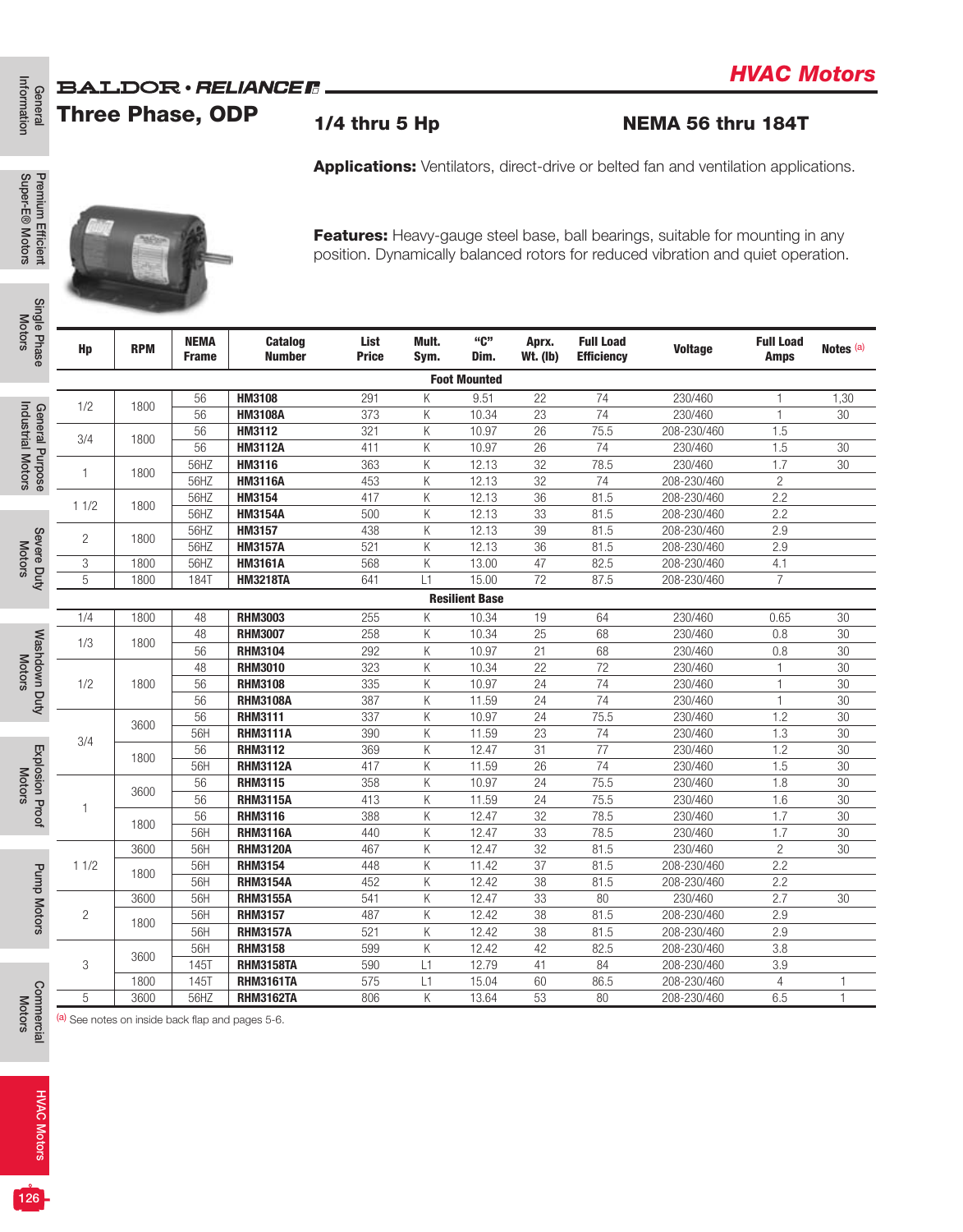## **HVAC** Variable Torque, Three Phase, ODP



| <b>HVAC</b>    | <b>Variable Torque,</b><br><b>Three Phase, ODP</b> |              | BALDOR • <i>RELIANCE I</i> I      | 1/2 thru 75 Hp |          |                    |                 |                   | <b>NEMA 56 thru 365T</b><br><b>Applications:</b> Heating, ventilation and air conditioning blower and fan motors.                                                                                                                                  |                  |                      | General<br>Informatio                |
|----------------|----------------------------------------------------|--------------|-----------------------------------|----------------|----------|--------------------|-----------------|-------------------|----------------------------------------------------------------------------------------------------------------------------------------------------------------------------------------------------------------------------------------------------|------------------|----------------------|--------------------------------------|
|                |                                                    |              |                                   |                |          |                    |                 |                   | Features: Heavy-gauge steel frame construction, ball bearings, 1.15 service<br>factor. Dynamically balanced rotors for reduced vibration and quiet operation.<br>Suitable for mounting in any position. "HM" models meet EPAct efficiencies. "EHM" |                  |                      | Premium Efficient<br>Super-E® Motors |
| Hp             | <b>RPM</b>                                         | <b>NEMA</b>  | <b>Catalog</b>                    | List           | Mult.    | "C"                | Aprx.           | <b>Full Load</b>  | models are above EPAct efficiency, but do not meet NEMA Premium® efficiencies.<br>H3M and EH3M motors use low profile top-mounted conduit box.<br><b>Voltage</b>                                                                                   | <b>Full Load</b> | Notes <sup>(a)</sup> | Single Phase<br>Motors               |
|                |                                                    | <b>Frame</b> | <b>Number</b>                     | <b>Price</b>   | Sym.     | Dim.               | <b>Wt. (Ib)</b> | <b>Efficiency</b> |                                                                                                                                                                                                                                                    | <b>Amps</b>      |                      |                                      |
|                |                                                    |              |                                   |                |          | <b>F1 Mounting</b> |                 |                   |                                                                                                                                                                                                                                                    |                  |                      |                                      |
| $\mathbf{1}$   | 1800                                               | 56HZ         | <b>HM9210</b>                     | 336            | LS       | 12.13              | 31              | 78.5              | 230/460                                                                                                                                                                                                                                            | 1.7              | $30\,$               |                                      |
| 11/2           | 1800                                               | 145T         | <b>EHM9214T</b>                   | 508            | LS       | 11.62              | 37              | 85.5              | 208-230/460                                                                                                                                                                                                                                        | 2.1              | 1                    | General Purpose<br>Industrial Motors |
|                |                                                    | 145T         | <b>HM9214T</b><br><b>EHM9218T</b> | 356<br>599     | LS       | 11.62<br>12.13     | 36<br>42        | 84                | 208-230/460                                                                                                                                                                                                                                        | 2.2<br>2.7       | 1                    |                                      |
| $\overline{c}$ | 1800                                               | 145T<br>145T | <b>HM9218T</b>                    | 386            | LS<br>LS | 11.62              | 39              | 85.5<br>84        | 208-230/460<br>208-230/460                                                                                                                                                                                                                         | 3                |                      |                                      |
|                |                                                    | <b>182T</b>  | <b>EHM9222T</b>                   | 644            | LS       | 15.38              | 63              | 87.5              | 208-230/460                                                                                                                                                                                                                                        | 4.2              |                      |                                      |
| 3              | 1800                                               | 182T         | <b>HM9222T</b>                    | 418            | LS       | 14.63              | 60              | 86.5              | 208-230/460                                                                                                                                                                                                                                        | 4.2              |                      |                                      |
|                |                                                    | 184T         | <b>EHM9226T</b>                   | 705            | LS       | 16.50              | 81              | 88.5              | 230/460                                                                                                                                                                                                                                            | 6.7              | 1,30                 |                                      |
| 5              | 1800                                               | 184T         | <b>HM9226T</b>                    | 461            | LS       | 15.00              | 68              | 87.5              | 208-230/460                                                                                                                                                                                                                                        | 6.9              |                      |                                      |
|                |                                                    | 213T         | <b>EHM9229T</b>                   | 1,037          | LS       | 17.45              | 117             | 91.7              | 208-230/460                                                                                                                                                                                                                                        | 9.4              |                      | Severe Duty<br>Motors                |
| 71/2           | 1800                                               | 213T         | <b>HM9229T</b>                    | 642            | LS       | 17.00              | 95              | 88.5              | 208-230/460                                                                                                                                                                                                                                        | 10               |                      |                                      |
|                |                                                    | 215T         | <b>EHM9232T</b>                   | 1,256          | LS       | 16.32              | 143             | 90.2              | 208-230/460                                                                                                                                                                                                                                        | 13.4             | $\mathbf{1}$         |                                      |
| 10             | 1800                                               | 215T         | <b>HM9232T</b>                    | 805            | LS       | 16.32              | 117             | 89.5              | 208-230/460                                                                                                                                                                                                                                        | 13.4             |                      |                                      |
|                |                                                    | 254T         | <b>EHM9235T</b>                   | 1,779          | LS       | 20.50              | 187             | 91.7              | 208-230/460                                                                                                                                                                                                                                        | 19.2             | 1                    |                                      |
| 15             | 1800                                               | 254T         | <b>HM9235T</b>                    | 1,207          | LS       | 19.75              | 165             | 91                | 208-230/460                                                                                                                                                                                                                                        | 19               |                      |                                      |
| 20             | 1800                                               | 256T         | <b>HM9239T</b>                    | 1,469          | LS       | 22.25              | 235             | 91.7              | 230/460                                                                                                                                                                                                                                            | 24               | 30                   |                                      |
| 25             | 1800                                               | 284T         | <b>HM9242T</b>                    | 1,782          | LS       | 23.44              | 226             | 91.7              | 230/460                                                                                                                                                                                                                                            | 30               | 30                   | Washdown Duty<br>Motors              |
|                |                                                    | 286T         | <b>EHM9246T</b>                   | 2,980          | LS       | 25.06              | 339             | 93                | 230/460                                                                                                                                                                                                                                            | 37               | 1,30                 |                                      |
| 30             | 1800                                               | 286T         | <b>HM9246T</b>                    | 2,058          | LS       | 24.94              | 280             | 92.4              | 230/460                                                                                                                                                                                                                                            | 36               | $30\,$               |                                      |
| 40             | 1800                                               | 324T         | <b>HM9249T</b>                    | 2,655          | LS       | 26.19              | 350             | 93                | 230/460                                                                                                                                                                                                                                            | 47.5             | 30                   |                                      |
|                |                                                    | 324T         | <b>HM9252T</b>                    | 3,076          | LS       | 27.19              | 500             | 93                | 230/460                                                                                                                                                                                                                                            | 60.5             | 30                   |                                      |
| 50             | 1800                                               | 326T         | <b>EHM9252T</b>                   | 4,291          | LS       | 27.19              | 380             | 93.6              | 230/460                                                                                                                                                                                                                                            | 62               | 1,30                 |                                      |
| 60             | 1800                                               | 364T         | <b>HM9255T</b>                    | 3,798          | LS       | 27.94              | 523             | 93.6              | 230/460                                                                                                                                                                                                                                            | 72.5             | $30\,$               |                                      |
| 75             | 1800                                               | 365T         | <b>HM9258T</b>                    | 4,651          | LS       | 29.94              | 544             | 94.1              | 230/460                                                                                                                                                                                                                                            | 88               | 30                   | Explosion Proof<br>Motors            |
|                |                                                    |              |                                   |                |          | <b>F3 Mounting</b> |                 |                   |                                                                                                                                                                                                                                                    |                  |                      |                                      |
|                | 3600                                               | 56           | H3M9201                           | 241            | LS       | 10.25              | 20              | 68                | 230/460                                                                                                                                                                                                                                            | $\mathbf{1}$     | 28,30                |                                      |
| 1/2            |                                                    | 56           | EH3M9202                          | 358            | LS       | 10.25              | 24              | 80                | 230/460                                                                                                                                                                                                                                            | 0.85             | 28,30                |                                      |
|                | 1800                                               | 56           | H3M9202                           | 270            | LS       | 10.25              | 22              | 74                | 230/460                                                                                                                                                                                                                                            | 1                | 1,28,30              |                                      |
|                |                                                    | 56           | EH3M9204                          | 359            | LS       | 10.88              | 25              | 81.5              | 230/460                                                                                                                                                                                                                                            | $\mathbf{1}$     | 1,28,30              |                                      |
|                | 3600                                               | 56           | H3M9204                           | 284            | LS       | 10.25              | 24              | 78.5              | 230/460                                                                                                                                                                                                                                            | 1.1              | 28,30                |                                      |
| 3/4            |                                                    | 56           | EH3M9105                          | 450            | LS       | 11.97              | 31              | 78.5              | 230/460                                                                                                                                                                                                                                            | 1.2              | 28                   |                                      |
|                | 1800                                               | 56           | H3M9205                           | 299            | LS       | 10.88              | 27              | 75.5              | 208-230/460                                                                                                                                                                                                                                        | 1.5              |                      | Pump Motors                          |
|                |                                                    | 56           | <b>EH3M9206</b>                   | 415            | LS       | 11.75              | 29              | 82.5              | 230/460                                                                                                                                                                                                                                            | 1.25             | 1,28,30              |                                      |
|                | 3600                                               | 56           | H3M9206                           | 326            | LS       | 10.88              | 27              | 77                | 208-230/460                                                                                                                                                                                                                                        | 1.6              |                      |                                      |
| 1              |                                                    | 56Z          | H3M9210                           | 339            | LS       | 12.13              | 33              | 78.5              | 230/460                                                                                                                                                                                                                                            | 1.7              | 28,30                |                                      |
|                | 1800                                               | 143T         | <b>EH3M9210T</b>                  | 537            | LS       | 11.12              | 37              | 84                | 208-230/460                                                                                                                                                                                                                                        | 1.5              |                      |                                      |
|                | 3600                                               | 143T         | H3M9212T                          | 394            | LS       | 11.12              | 32              | 82.5              | 208-230/460                                                                                                                                                                                                                                        | $\overline{c}$   |                      |                                      |
| 11/2           | 1800                                               | 143T         | H3M9214T                          | 360            | LS       | 11.12              | 39              | 84                | 208-230/460                                                                                                                                                                                                                                        | 2.2              |                      |                                      |
|                |                                                    | 145T         | <b>EH3M9214T</b>                  | 558            | LS       | 11.62              | 39              | 85.5              | 208-230/460                                                                                                                                                                                                                                        | 2.1              | 1                    | Commercial<br>Motors                 |
|                | 3600                                               | 143T         | <b>EH3M9217T</b>                  | 617            | LS       | 11.62              | 43              | 85.5              | 208-230/460                                                                                                                                                                                                                                        | 2.5              | 1                    |                                      |
| $\overline{c}$ |                                                    | 145T         | H3M9217T                          | 435            | LS       | 11.62              | 41              | 84                | 208-230/460                                                                                                                                                                                                                                        | 2.6              |                      |                                      |
|                | 1800                                               | 145T         | <b>EH3M9218T</b>                  | 599            | LS       | 12.13              | 45              | 85.5              | 208-230/460                                                                                                                                                                                                                                        | 2.7              | $\mathbf{1}$         |                                      |
|                |                                                    | <b>145T</b>  | H3M9218T                          | 390            | LS       | 11.62              | 43              | 84                | 208-230/460                                                                                                                                                                                                                                        | 3                |                      |                                      |
|                | 3600                                               | <b>145T</b>  | <b>EH3M9221T</b>                  | 625            | LS       | 13.00              | 48              | 85.5              | 208-230/460                                                                                                                                                                                                                                        | 3.7              |                      |                                      |
| 3              |                                                    | 145T         | H3M9221T                          | 462            | LS       | 12.12              | 47              | 84                | 208-230/460                                                                                                                                                                                                                                        | 3.7              |                      | <b>HVAC Motors</b>                   |
|                | 1800                                               | <b>182T</b>  | <b>EH3M9222T</b>                  | 644            | LS       | 15.38              | 64              | 87.5              | 208-230/460                                                                                                                                                                                                                                        | 4.2              | $\mathbf{1}$         |                                      |
|                |                                                    | <b>182T</b>  | H3M9222T                          | 422            | LS       | 14.00              | 39              | 86.5              | 208-230/460                                                                                                                                                                                                                                        | 4.2              |                      |                                      |

General<br>Information Information

Industrial Motors Industrial Motors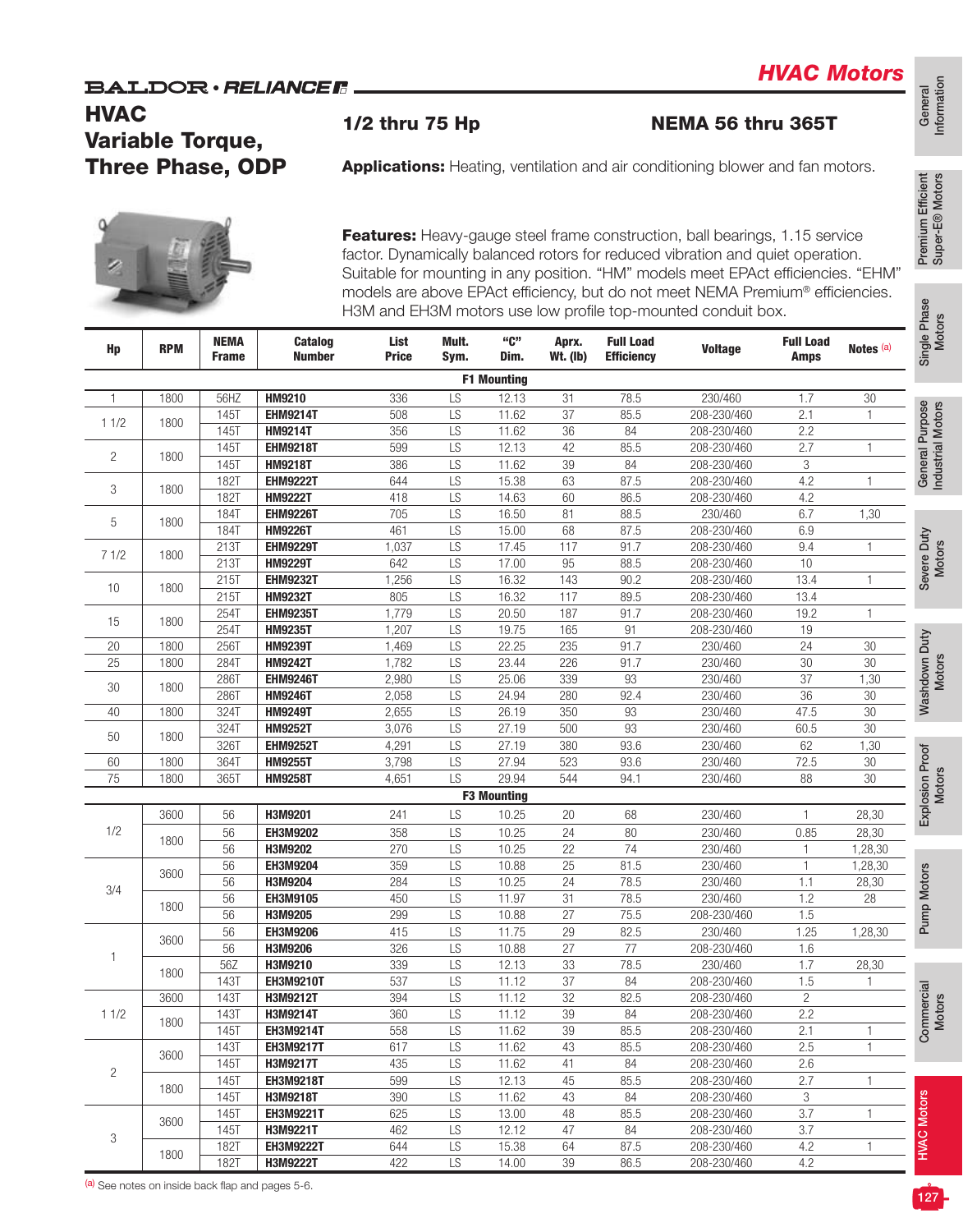### **BALDOR** · RELIANCE R.

# HVAC Variable Torque, Three Phase, ODP

| Hp   | <b>RPM</b> | <b>NEMA</b><br><b>Frame</b> | <b>Catalog</b><br><b>Number</b>                  | List<br><b>Price</b> | Mult.<br>Sym.   | "ር"<br>Dim.                    | Aprx.<br><b>Wt. (Ib)</b> | <b>Full Load</b><br><b>Efficiency</b> | <b>Voltage</b>             | <b>Full Load</b><br><b>Amps</b> | Notes (a)        |
|------|------------|-----------------------------|--------------------------------------------------|----------------------|-----------------|--------------------------------|--------------------------|---------------------------------------|----------------------------|---------------------------------|------------------|
|      |            |                             |                                                  |                      |                 | <b>F3 Mounting (continued)</b> |                          |                                       |                            |                                 |                  |
|      | 3600       | <b>182T</b>                 | <b>EH3M9225T</b>                                 | 684                  | LS              | 14.63                          | 59                       | 86.5                                  | 230/460                    | 6                               | 1,28,30          |
| 5    |            | <b>182T</b>                 | H3M9225T                                         | 478                  | LS              | 14.00                          | 55                       | 85.5                                  | 208-230/460                | 6.1                             |                  |
|      | 1800       | 184T                        | <b>EH3M9226T</b>                                 | 705                  | LS              | 16.50                          | 78                       | 88.5                                  | 230/460                    | 6.7                             | 1,28,30          |
|      |            | <b>184T</b>                 | H3M9226T                                         | 465                  | $\overline{LS}$ | 15.00                          | 69                       | 87.5                                  | 208-230/460                | 6.9                             |                  |
|      | 3600       | 184T                        | <b>EH3M9228T</b>                                 | 1,084                | LS              | 15.00                          | 74                       | 89.5                                  | 230/460                    | 16.6                            | 1,28,30          |
| 71/2 |            | 184T                        | H3M9228T                                         | 658                  | LS              | 15.00                          | 66                       | 87.5                                  | 208-230/460                | 8.7                             |                  |
|      | 1800       | 213T                        | <b>EH3M9229T</b>                                 | 1,037                | LS              | 17.45                          | 117                      | 91.7                                  | 208-230/460                | 9.4                             | 1                |
|      |            | 213T                        | H3M9229T                                         | 649                  | LS              | 17.00                          | 104                      | 88.5                                  | 208-230/460                | 10                              |                  |
|      | 3600       | 213T<br>213T                | <b>EH3M9231T</b><br>H3M9231T                     | 1,235<br>826         | LS<br>LS        | 16.32<br>16.32                 | 116<br>107               | 89.5<br>88.5                          | 208-230/460<br>208-230/460 | 12<br>11.6                      | $\mathbf{1}$     |
| 10   |            | 215T                        | <b>EH3M9232T</b>                                 | 1,256                | LS              | 16.32                          | 142                      | 90.2                                  | 208-230/460                | 13.4                            | $\mathbf{1}$     |
|      | 1800       | <b>215T</b>                 | H3M9232T                                         | 813                  | $\overline{LS}$ | 16.32                          | 110                      | 89.5                                  | 208-230/460                | 13.4                            |                  |
|      |            | 215T                        | <b>EH3M9233T</b>                                 | 1,760                | LS              | 17.45                          | 140                      | 91                                    | 230/460                    | 32.4                            | 1,28,30          |
|      | 3600       | <b>215T</b>                 | H3M9233T                                         | 1,206                | LS              | 16.32                          | 125                      | 89.5                                  | 208-230/460                | 17.5                            |                  |
| 15   |            | 254T                        | <b>EH3M9235T</b>                                 | 1,779                | LS              | 20.50                          | 187                      | 91.7                                  | 208-230/460                | 19.2                            | $\mathbf{1}$     |
|      | 1800       | 254T                        | H3M9235T                                         | 1,218                | LS              | 19.75                          | 158                      | 91                                    | 208-230/460                | 19                              |                  |
|      |            | 254T                        | H3M9238T                                         | 1,541                | LS              | 19.75                          | 170                      | 90.2                                  | 208-230/460                | 22                              |                  |
|      | 3600       | 256T                        | <b>EH3M9238T</b>                                 | 2,066                | LS              | 21.69                          | 186                      | 91                                    | 230/460                    | 23.5                            | 1,28,30          |
| 20   |            | 256T                        | <b>EH3M9239T</b>                                 | 2,235                | LS              | 21.69                          | 242                      | 91.7                                  | 230/460                    | 25                              | 1,28,30          |
|      | 1800       | 256T                        | H3M9239T                                         | 1,483                | LS              | 22.25                          | 235                      | 91.7                                  | 230/460                    | 24                              | 28,30            |
|      | 3600       | 256T                        | H3M9241T                                         | 1,862                | LS              | 21.69                          | 221                      | 91                                    | 230/460                    | 29                              | 28,30            |
| 25   | 1800       | 284T                        | <b>EH3M9242T</b>                                 | 2,724                | LS              | 23.81                          | 312                      | 92.4                                  | 230/460                    | 32                              | 1,28,30          |
|      |            | <b>284T</b>                 | H3M9242T                                         | 1,799                | LS              | 23.44                          | 252                      | 91.7                                  | 230/460                    | 30                              | 28,30            |
|      | 3600       | 284TS                       | <b>EH3M9244T</b>                                 | 2,927                | LS              | 23.56                          | 250                      | 91.7                                  | 230/460                    | 33                              | 1,28,30          |
| 30   |            | 284TS                       | <b>H3M9244T</b>                                  | 1,972                | LS              | 22.06                          | 235                      | 91                                    | 230/460                    | 35                              | 28,30            |
|      | 1800       | 286T                        | <b>EH3M9246T</b>                                 | 2,980                | LS              | 25.06                          | 339                      | 93                                    | 230/460                    | 37                              | 1,28,30          |
|      |            | 286T                        | H3M9246T                                         | 2,078                | LS<br>LS        | 24.94                          | 249<br>288               | 92.4<br>92.4                          | 230/460                    | 36                              | 28,30            |
|      | 3600       | 286TS<br>286TS              | <b>EH3M9248T</b><br>H3M9248T                     | 3,774<br>2,779       | LS              | 23.56<br>23.56                 | 251                      | 91.7                                  | 230/460<br>230/460         | 45<br>46                        | 1,28,30<br>28,30 |
| 40   |            | 324T                        | <b>EH3M9249T</b>                                 | 3,888                | LS              | 27.19                          | 378                      | 93.6                                  | 230/460                    | 48                              | 1,28,30          |
|      | 1800       | 324T                        | H3M9249T                                         | 2,680                | LS              | 26.19                          | 339                      | 93                                    | 230/460                    | 47.5                            | 28,30            |
| 50   | 1800       | 324T                        | H3M9252T                                         | 3,106                | LS              | 27.19                          | 378                      | 93                                    | 230/460                    | 60.5                            | 28,30            |
| 60   | 1800       | 364T                        | H3M9255T                                         | 3,834                | LS              | 27.94                          | 475                      | 93.6                                  | 230/460                    | 72.5                            | 28,30            |
|      |            | 365T                        | <b>EH3M9258T</b>                                 | 6,635                | LS              | 30.69                          | 553                      | 94.5                                  | 230/460                    | 86                              | 1,28,30          |
| 75   | 1800       | 365T                        | H3M9258T                                         | 4,695                | LS              | 29.94                          | 544                      | 94.1                                  | 230/460                    | 88                              | 28,30            |
|      |            |                             | (a) See notes on inside back flap and pages 5-6. |                      |                 |                                |                          |                                       |                            |                                 |                  |
|      |            |                             |                                                  |                      |                 |                                |                          |                                       |                            |                                 |                  |
|      |            |                             |                                                  |                      |                 |                                |                          |                                       |                            |                                 |                  |
|      |            |                             |                                                  |                      |                 |                                |                          |                                       |                            |                                 |                  |

*HVAC Motors*

Motors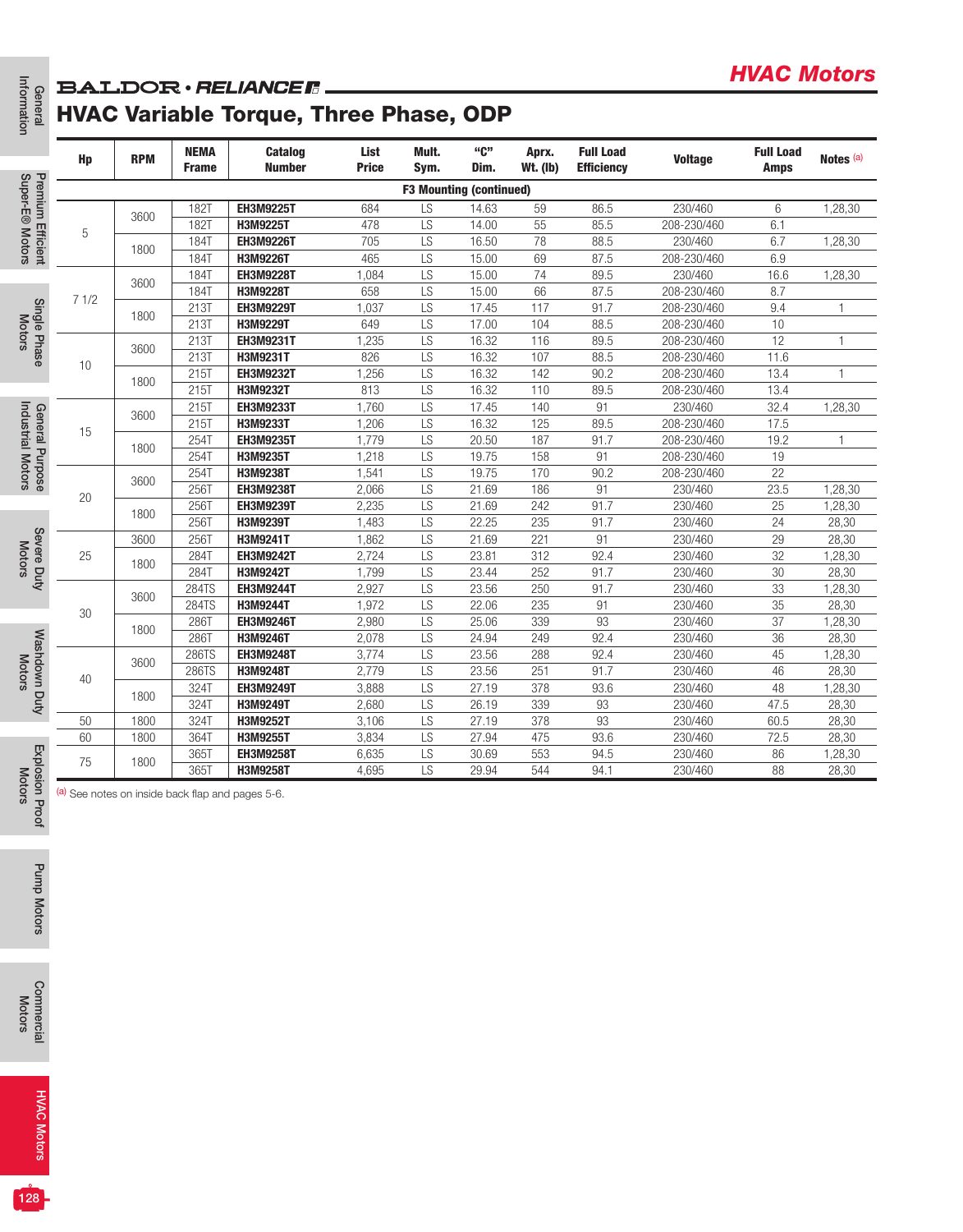Information

General<br>Information

## **HVAC** Variable Torque, Three Phase, TEFC

| <b>HVAC</b> |            | <b>Variable Torque,</b>  |                                   | 1/2 thru 75 Hp       |           |                    |                 |                   | NEMA 56 thru 365T                                                                                                                                                                                                                                                                                                       |                  |                      |
|-------------|------------|--------------------------|-----------------------------------|----------------------|-----------|--------------------|-----------------|-------------------|-------------------------------------------------------------------------------------------------------------------------------------------------------------------------------------------------------------------------------------------------------------------------------------------------------------------------|------------------|----------------------|
|             |            | <b>Three Phase, TEFC</b> |                                   |                      |           |                    |                 |                   | <b>Applications:</b> Heating, ventilation and air conditioning blower and fan motors.                                                                                                                                                                                                                                   |                  |                      |
|             |            |                          |                                   |                      |           |                    |                 |                   | Features: Heavy-gauge steel frame construction (1-10 hp), ball bearings,<br>1.15 service factor. Dynamically balanced rotors for reduced vibration and quiet<br>operation. Suitable for mounting in any position. "HM" models meet EPAct<br>efficiencies. "EHM" models are above EPAct efficiency, but do not meet NEMA |                  |                      |
|             |            | <b>NEMA</b>              | Catalog                           | conduit box.<br>List | Mult.     | "C"                | Aprx.           | <b>Full Load</b>  | Premium <sup>®</sup> efficiencies. H3M and EH3M motors use low profile top-mounted                                                                                                                                                                                                                                      | <b>Full Load</b> |                      |
| Hp          | <b>RPM</b> | <b>Frame</b>             | <b>Number</b>                     | <b>Price</b>         | Sym.      | Dim.               | <b>Wt. (Ib)</b> | <b>Efficiency</b> | <b>Voltage</b>                                                                                                                                                                                                                                                                                                          | Amps             | Notes <sup>(a)</sup> |
|             |            |                          |                                   |                      |           | <b>F1 Mounting</b> |                 |                   |                                                                                                                                                                                                                                                                                                                         |                  |                      |
| 1           | 1800       | 56HZ                     | <b>HM9110T</b>                    | 376                  | LS        | 13.22              | 34              | 78.5              | 208-230/460                                                                                                                                                                                                                                                                                                             | 1.7              |                      |
|             |            | <b>143T</b>              | <b>EHM9110T</b>                   | 609                  | LS        | 13.31              | 35              | 84                | 208-230/460                                                                                                                                                                                                                                                                                                             | 0                |                      |
| 11/2        | 1800       | 145T                     | <b>EHM9114T</b>                   | 635                  | LS        | 13.31              | 43              | 85.5              | 208-230/460                                                                                                                                                                                                                                                                                                             | $\overline{2}$   | $\mathbf{1}$         |
|             |            | <b>145T</b>              | <b>HM9114T</b>                    | 383                  | LS        | 13.31              | 40              | 84                | 208-230/460                                                                                                                                                                                                                                                                                                             | 2.2              |                      |
| 2           | 1800       | 145T                     | <b>EHM9118T</b>                   | 658                  | LS        | 14.19              | 54              | 85.5              | 208-230/460                                                                                                                                                                                                                                                                                                             | 2.7              | 1                    |
|             |            | 145T<br><b>182T</b>      | <b>HM9118T</b><br><b>EHM9122T</b> | 402<br>740           | LS<br>LS  | 13.31<br>16.79     | 42<br>74        | 84<br>88.5        | 208-230/460<br>208-230/460                                                                                                                                                                                                                                                                                              | 2.9<br>3.9       | 1                    |
| 3           | 1800       | <b>182T</b>              | <b>HM9122T</b>                    | 475                  | LS        | 16.52              | 67              | 87.5              | 208-230/460                                                                                                                                                                                                                                                                                                             | 4.15             |                      |
|             |            | <b>184T</b>              | <b>EHM9126T</b>                   | 810                  | LS        | 18.29              | 92              | 88.5              | 230/460                                                                                                                                                                                                                                                                                                                 | 6.4              | 1,30                 |
| 5           | 1800       | <b>184T</b>              | <b>HM9126T</b>                    | 543                  | LS        | 16.79              | 75              | 87.5              | 230/460                                                                                                                                                                                                                                                                                                                 | 7.1              | 30                   |
|             |            | 213T                     | <b>EHM9129T</b>                   | 1,167                | LS        | 19.03              | 115             | 91.7              | 208-230/460                                                                                                                                                                                                                                                                                                             | 9.4              |                      |
| 71/2        | 1800       | 213T                     | <b>HM9129T</b>                    | 696                  | LS        | 17.89              | 128             | 89.5              | 208-230/460                                                                                                                                                                                                                                                                                                             | 10.1             | $\mathbf{1}$         |
|             |            | 215T                     | <b>EHM9132T</b>                   | 1,316                | LS        | 19.03              | 126             | 90.2              | 208-230/460                                                                                                                                                                                                                                                                                                             | 12.8             | $\mathbf{1}$         |
| 10          | 1800       | <b>215T</b>              | <b>HM9132T</b>                    | 850                  | LS        | 19.03              | 127             | 89.5              | 208-230/460                                                                                                                                                                                                                                                                                                             | 13.5             |                      |
|             |            | 254T                     | <b>EHM9135T</b>                   | 2,030                | LS        | 23.57              | 255             | 91.7              | 230/460                                                                                                                                                                                                                                                                                                                 | 18.3             | 1,30                 |
| 15          | 1800       | 254T                     | <b>HM9135T</b>                    | 1,453                | LS        | 21.07              | 236             | 91                | 208-230/460                                                                                                                                                                                                                                                                                                             | 18.5             |                      |
|             |            | 256T                     | <b>EHM9139T</b>                   | 2,461                | LS        | 23.28              | 265             | 91.7              | 230/460                                                                                                                                                                                                                                                                                                                 | 24               | 1,30                 |
| 20          | 1800       | 256T                     | <b>HM9139T</b>                    | 1,793                | LS        | 22.82              | 269             | 91                | 230/460                                                                                                                                                                                                                                                                                                                 | 25               | 1,30                 |
|             | 1800       | 284T                     | <b>EHM9142T</b>                   | 3,221                | LS        | 27.76              | 403             | 93                | 230/460                                                                                                                                                                                                                                                                                                                 | 30               |                      |
| 25          |            | 284T                     | <b>HM9142T</b>                    | 2,226                | LS        | 25.97              | 416             | 92.4              | 230/460                                                                                                                                                                                                                                                                                                                 | 29               | 1,30                 |
| 30          | 1800       | 286T                     | <b>EHM9146T</b>                   | 3,825                | LS        | 27.76              | 353             | 93                | 230/460                                                                                                                                                                                                                                                                                                                 | 36               |                      |
|             |            | 286T                     | <b>HM9146T</b>                    | 2,587                | LS        | 26.08              | 322             | 92.4              | 230/460                                                                                                                                                                                                                                                                                                                 | 36               | 1,30                 |
| 40          | 1800       | 324T                     | <b>EHM9149T</b>                   | 5,000                | LS        | 30.40              | 579             | 93.6              | 230/460                                                                                                                                                                                                                                                                                                                 | 46               |                      |
|             |            | 324T                     | <b>HM9149T</b>                    | 3,454                | LS        | 30.39              | 455             | 93                | 230/460                                                                                                                                                                                                                                                                                                                 | 47               | $\mathbf{1}$         |
| 50          | 1800       | 326T                     | <b>EHM9152T</b>                   | 5,463                | LS        | 30.40              | 611             | 93.6              | 230/460                                                                                                                                                                                                                                                                                                                 | 58               |                      |
|             |            | 326T                     | <b>HM9152T</b>                    | 3,603                | LS        | 30.40              | 566             | 93                | 230/460                                                                                                                                                                                                                                                                                                                 | 59               | 1,30                 |
| 60          | 1800       | 364T                     | <b>EHM9155T</b>                   | 8,737                | LS        | 32.84              | 808             | 94.1              | 230/460                                                                                                                                                                                                                                                                                                                 | 70               |                      |
|             |            | 364T                     | <b>HM9155T</b>                    | 5,395                | LS        | 32.84              | 753             | 93.6              | 230/460                                                                                                                                                                                                                                                                                                                 | 70               | 1,30                 |
| 75          | 1800       | 365T                     | <b>HM9158T</b>                    | 6,665                | <b>LS</b> | 32.84              | 810             | 94.1              | 230/460                                                                                                                                                                                                                                                                                                                 | 86               | 1,30                 |
|             |            |                          |                                   |                      |           | <b>F3 Mounting</b> |                 |                   |                                                                                                                                                                                                                                                                                                                         |                  |                      |
|             | 3600       | 56                       | EH3M9101                          | 442                  | LS        | 11.35              | 21              | 72                | 230/460                                                                                                                                                                                                                                                                                                                 | 1                | 2,28                 |
| 1/2         |            | 56                       | H3M9101                           | 282                  | LS        | 11.35              | 21              | 68                | 230/460                                                                                                                                                                                                                                                                                                                 | 1                | 28                   |
|             | 1800       | 56                       | EH3M9102                          | 432                  | LS        | 11.35              | 27              | 76                | 230/460                                                                                                                                                                                                                                                                                                                 | $\mathbf{1}$     | 28                   |
|             |            | 56                       | H3M9102                           | 306                  | LS        | 11.35              | 24              | 74                | 230/460                                                                                                                                                                                                                                                                                                                 | $\mathbf{1}$     | 28                   |
| 3/4         | 3600       | 56                       | EH3M9104<br>H3M9104               | 483                  | LS        | 11.35              | 24              | 81.5              | 230/460<br>230/460                                                                                                                                                                                                                                                                                                      | $\mathbf{1}$     | 1,28                 |
|             | 1800       | 56<br>56                 | H3M9105                           | 311<br>387           | LS<br>LS  | 11.35<br>11.35     | 24<br>27        | 75.5<br>75.5      | 208-230/460                                                                                                                                                                                                                                                                                                             | 1.2<br>1.5       | 28                   |
|             |            | 56                       | EH3M9106                          | 472                  | LS        | 11.35              | 25              | 77                | 230/460                                                                                                                                                                                                                                                                                                                 | 1.4              | 1,28                 |
|             | 3600       | 56                       | H3M9106                           | 364                  | LS        | 11.35              | 24              | 75.5              | 230/460                                                                                                                                                                                                                                                                                                                 | 1.8              | 28                   |
| 1           |            | 56Z                      | H3M9110                           | 390                  | LS        | 13.22              | 31              | 78.5              | 208-230/460                                                                                                                                                                                                                                                                                                             | 1.7              |                      |
|             | 1800       | <b>143T</b>              | <b>EH3M9110T</b>                  | 609                  | LS        | 12.31              | 34              | 84                | 208-230/460                                                                                                                                                                                                                                                                                                             | $\mathbf 0$      | 1                    |
|             |            | <b>143T</b>              | <b>EH3M9112T</b>                  | 625                  | LS        | 13.31              | 42              | 84                | 208-230/460                                                                                                                                                                                                                                                                                                             | 1.9              | 1                    |
|             | 3600       | <b>143T</b>              | H3M9112T                          | 487                  | LS        | 13.31              | 42              | 82.5              | 208-230/460                                                                                                                                                                                                                                                                                                             | 2.1              |                      |
|             |            |                          |                                   |                      |           |                    |                 |                   |                                                                                                                                                                                                                                                                                                                         |                  |                      |
| 11/2        | 1800       | <b>145T</b>              | <b>EH3M9114T</b>                  | 635                  | LS        | 13.31              | 39              | 85.5              | 208-230/460                                                                                                                                                                                                                                                                                                             | $\overline{c}$   | 1                    |

(a) See notes on inside back flap and pages 5-6.

**Cast Iron Frame**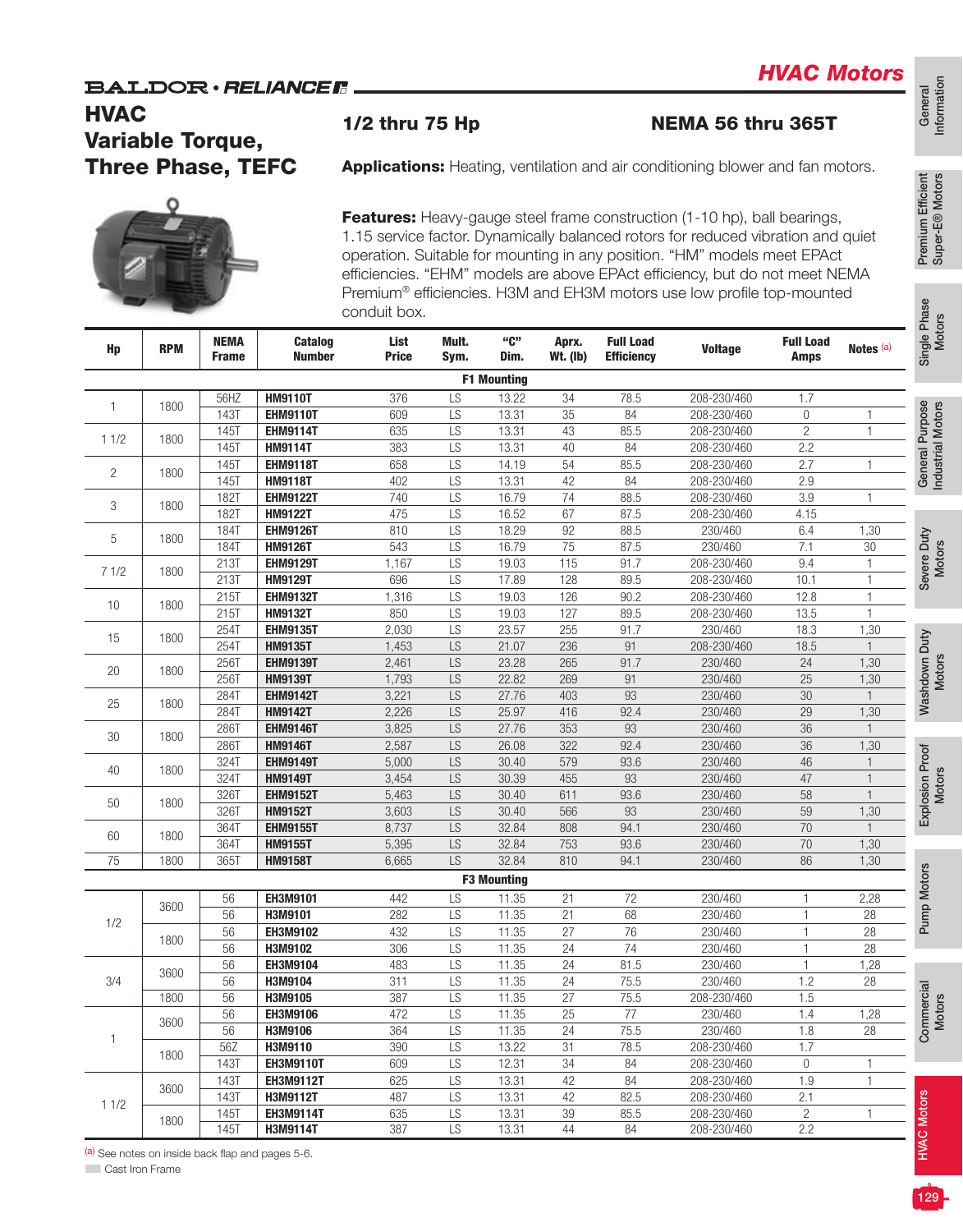### **BALDOR** · RELIANCE F.

## HVAC Variable Torque, Three Phase, TEFC

|                                                                    |              |            |                             | <b>BALDOR</b> · RELIANCE R.                    |                      |                 |                                |                          |                                       |                            | <b>HVAC Motors</b>              |                      |
|--------------------------------------------------------------------|--------------|------------|-----------------------------|------------------------------------------------|----------------------|-----------------|--------------------------------|--------------------------|---------------------------------------|----------------------------|---------------------------------|----------------------|
| Information<br>General                                             |              |            |                             | <b>HVAC Variable Torque, Three Phase, TEFC</b> |                      |                 |                                |                          |                                       |                            |                                 |                      |
|                                                                    | Hp           | <b>RPM</b> | <b>NEMA</b><br><b>Frame</b> | <b>Catalog</b><br><b>Number</b>                | List<br><b>Price</b> | Mult.<br>Sym.   | "C"<br>Dim.                    | Aprx.<br><b>Wt. (Ib)</b> | <b>Full Load</b><br><b>Efficiency</b> | <b>Voltage</b>             | <b>Full Load</b><br><b>Amps</b> | Notes <sup>(a)</sup> |
| Super-E® Motors<br>Premium Efficient                               |              |            |                             |                                                |                      |                 | <b>F3 Mounting (continued)</b> |                          |                                       |                            |                                 |                      |
|                                                                    |              | 3600       | 145T                        | <b>EH3M9117T</b>                               | 685                  | LS              | 14.19                          | 49                       | 86.5                                  | 230/460                    | 2.4                             | 1,28                 |
|                                                                    | $\mathbf{2}$ |            | <b>145T</b>                 | H3M9117T                                       | 559                  | LS              | 13.31                          | 41                       | 84                                    | 208-230/460                | 2.6                             |                      |
|                                                                    |              | 1800       | <b>145T</b>                 | <b>EH3M9118T</b>                               | 658                  | LS              | 14.19                          | 51                       | 85.5                                  | 208-230/460                | 2.7                             | $\mathbf{1}$         |
|                                                                    |              |            | 145T                        | H3M9118T                                       | 405                  | LS              | 13.31                          | 45                       | 84                                    | 208-230/460                | 2.9                             |                      |
|                                                                    |              | 3600       | <b>182T</b>                 | <b>EH3M9121T</b>                               | 760                  | LS              | 15.14                          | 56                       | 86.5                                  | 208-230/460                | 3.6                             | 1                    |
|                                                                    | 3            |            | 182T                        | H3M9121T                                       | 590                  | LS<br>LS        | 15.14                          | 68<br>75                 | 85.5                                  | 208-230/460                | 3.7                             | 1                    |
| Single Phase<br>Motors                                             |              | 1800       | <b>182T</b><br><b>182T</b>  | <b>EH3M9122T</b><br>H3M9122T                   | 740<br>479           | $\overline{LS}$ | 16.79<br>16.52                 | 68                       | 88.5<br>87.5                          | 208-230/460<br>208-230/460 | 3.9<br>4.1                      | $\mathbf{1}$         |
|                                                                    |              |            | 184T                        | <b>EH3M9125T</b>                               | 840                  | LS              | 16.79                          | 70                       | 88.5                                  | 208-230/460                | 5.6                             | $\mathbf{1}$         |
|                                                                    |              | 3600       | 184T                        | H3M9125T                                       | 679                  | LS              | 16.79                          | 69                       | 87.5                                  | 208-230/460                | 5.8                             | $\mathbf{1}$         |
|                                                                    | 5            |            | 184T                        | <b>EH3M9126T</b>                               | 810                  | LS              | 18.29                          | 92                       | 88.5                                  | 230/460                    | 6.4                             | 1,28                 |
|                                                                    |              | 1800       | 184T                        | H3M9126T                                       | 548                  | LS              | 16.79                          | 78                       | 87.5                                  | 230/460                    | 7.1                             | 28                   |
|                                                                    |              | 3600       | 213T                        | <b>EH3M9128T</b>                               | 1,261                | LS              | 17.91                          | 116                      | 89.5                                  | 208-230/460                | 8.6                             | $\mathbf{1}$         |
| General Purpose<br>Industrial Motors                               | 71/2         |            | 213T                        | H3M9128T                                       | 999                  | LS              | 18.55                          | 105                      | 88.5                                  | 208-230/460                | 8.7                             | 1                    |
|                                                                    |              | 1800       | 213T                        | <b>EH3M9129T</b>                               | 1,167                | LS              | 19.03                          | 113                      | 91.7                                  | 208-230/460                | 9.4                             | $\mathbf{1}$         |
|                                                                    |              |            | 213T                        | H3M9129T                                       | 703                  | $\overline{LS}$ | 17.91                          | 116                      | 89.5                                  | 208-230/460                | 10.1                            | $\mathbf{1}$         |
|                                                                    |              | 3600       | 215T                        | <b>EH3M9131T</b>                               | 1,279                | LS              | 19.03                          | 140                      | 90.2                                  | 230/460                    | 11.5                            | 1,28                 |
|                                                                    | 10           |            | 215T<br>215T                | H3M9131T<br><b>EH3M9132T</b>                   | 1,048<br>1,316       | LS<br>LS        | 17.91<br>19.03                 | 125<br>137               | 89.5<br>90.2                          | 208-230/460<br>208-230/460 | 11.5<br>12.8                    | 1<br>$\mathbf{1}$    |
|                                                                    |              | 1800       | 215T                        | H3M9132T                                       | 858                  | LS              | 19.03                          | 128                      | 89.5                                  | 208-230/460                | 13.5                            | $\mathbf{1}$         |
|                                                                    |              | 3600       | 254T                        | H3M9133T                                       | 1,659                | LS              | 21.57                          | 158                      | 90.2                                  | 208-230/460                | 17                              | $\mathbf{1}$         |
|                                                                    | 15           |            | 254T                        | <b>EH3M9135T</b>                               | 2,030                | LS              | 23.57                          | 242                      | 91.7                                  | 230/460                    | 18.3                            | 1,28                 |
| Severe Duty<br><b>Motors</b>                                       |              | 1800       | 254T                        | H3M9135T                                       | 1,466                | LS              | 22.07                          | 187                      | 91                                    | 208-230/460                | 19.4                            |                      |
|                                                                    | 20           | 1800       | 256T                        | <b>EH3M9139T</b>                               | 2,461                | LS              | 23.57                          | 248                      | 91.7                                  | 230/460                    | 23                              | 1,28                 |
|                                                                    |              |            | 256T                        | H3M9139T                                       | 1,810                | LS              | 23.57                          | 250                      | 91                                    | 230/460                    | 24                              | 1,28                 |
| Washdown Duty<br><b>Motors</b><br><b>Explosion Proof</b><br>Motors |              |            |                             |                                                |                      |                 |                                |                          |                                       |                            |                                 |                      |
| <b>Pump Motors</b><br><b>Commercial</b><br><b>Motors</b>           |              |            |                             |                                                |                      |                 |                                |                          |                                       |                            |                                 |                      |

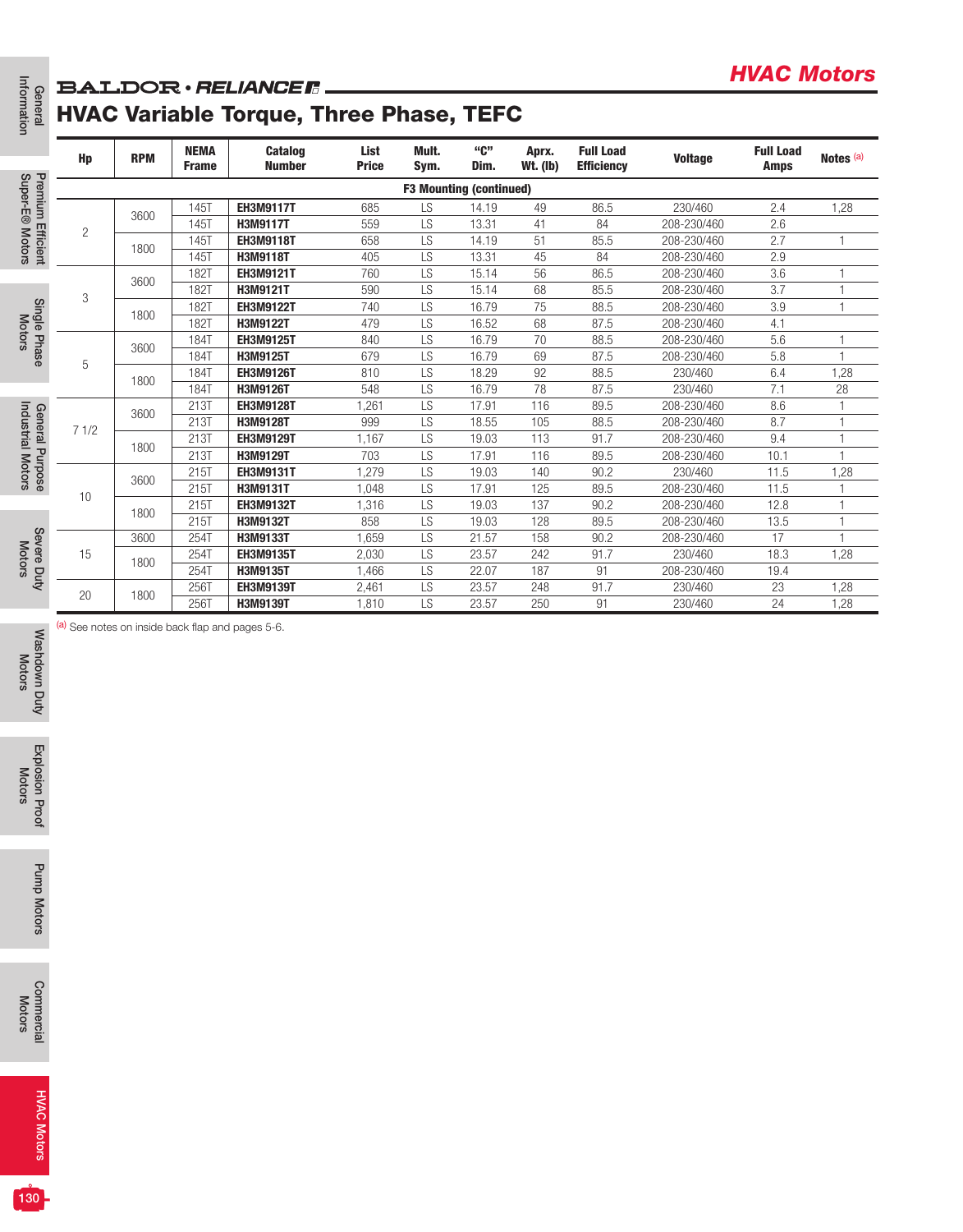### **BALDOR** · RELIANCE F

## (PSC) - Direct Drive Fan, Single Phase, TEAO

Applications: Confinement houses, exhaust fans, air handling fans, unit heaters.



Features: Double sealed ball bearings, rugged steel frame, corrosion resistant epoxy finish. 1" extended thru bolts. Permanent split capacitor.

1/4 thru 3/4 Hp NEMA 48Z thru 56Z

| Hp  | <b>RPM</b> | <b>NEMA</b><br><b>Frame</b> | <b>Catalog</b><br><b>Number</b> | List<br><b>Price</b> | Mult.<br>Sym. | "C"<br>Dim.           | Aprx.<br><b>Wt. (Ib)</b> | <b>Full Load</b><br><b>Efficiency</b> | <b>Voltage</b> | <b>Full Load</b><br><b>Amps</b> | Notes (a) |
|-----|------------|-----------------------------|---------------------------------|----------------------|---------------|-----------------------|--------------------------|---------------------------------------|----------------|---------------------------------|-----------|
|     |            |                             |                                 |                      |               | <b>Resilient Base</b> |                          |                                       |                |                                 |           |
| 1/4 | 1800       | 48Z                         | <b>CHC3413A</b>                 | 335                  | Κ             | 11.35                 | 22                       | 54                                    | 115/230        | 2.4                             | 2,29      |
|     | 200        | 48Z                         | <b>CHC3414A</b>                 | 396                  | Κ             | 11.97                 | 25                       | 51                                    | 115/230        | 2.2                             | 2,29      |
| 1/3 | 1800       | 48Z                         | <b>CHC3416A</b>                 | 364                  | Κ             | 11.97                 | 25                       | 56                                    | 115/230        | 2.8                             | 2,29      |
|     | 1200       | 48Z                         | <b>CHC3417A</b>                 | 456                  | Κ             | 11.97                 | 27                       | 54                                    | 115/230        | 2.8                             | 2,29      |
|     | 1800       | 56Z                         | <b>CHC3524A</b>                 | 409                  | K             | 12.72                 | 28                       | 67                                    | 115/230        | 3.4                             | 2,74      |
| 1/2 |            | 56Z                         | <b>CHL3523A</b>                 | 409                  | Κ             | 12.72                 | 28                       | 68                                    | 115/230        | 3.7                             | 3,30,74   |
|     | 1200       | 56Z                         | <b>CHC3525A</b>                 | 524                  | K             | 13.54                 | 40                       | 62                                    | 115/230        | 3.6                             | 2,74      |
|     | 900        | 56Z                         | <b>CHC3526A</b>                 | 648                  | K             | 14.42                 | 47                       | 50                                    | 115/230        | 4.6                             | 2,74      |
| 3/4 | 1200       | 56Z                         | <b>CHC3528A</b>                 | 620                  | Κ             | 14.42                 | 47                       | 71                                    | 115/230        | 4.5                             | 2,74      |
|     |            |                             |                                 |                      |               | <b>Foot Mounted</b>   |                          |                                       |                |                                 |           |
| 1/4 | 1800       | 48Z                         | <b>PSC3413A</b>                 | 336                  | Κ             | 11.34                 | 20                       | 65.5                                  | 115/230        | 1.3                             | 2,29      |
| 1/3 | 1800       | 48Z                         | <b>PSC3416A</b>                 | 373                  | Κ             | 11.34                 | 21                       | 62                                    | 115/230        | 1.8                             | 2,29      |
| 1/2 | 800        | 48Z                         | <b>PSC3524A</b>                 | 409                  | Κ             | 11.96                 | 24                       | 65                                    | 115/230        | 3                               | 2,29      |

(a) See notes on inside back flap and pages 5-6.

## Condenser Fan, Three Phase, ODP, "Belly Band" Round Body

#### 1/2 thru 1-1/2 Hp **NEMA 48YZ** thru 56YZ

Applications: Designed specifically for use on commercial refrigeration condenser units and air conditioning units.

Features: Corrosion resistant finish, ball bearings, dynamically balanced for quiet operation. Automatic reset thermal. Shaft 6" long - keyway and flat are 90° apart. Reconnectable leads in pulley endplate.

| Hp  | <b>RPM</b> | <b>NEMA</b><br><b>Frame</b> | <b>Catalog</b><br><b>Number</b> | List<br><b>Price</b> | Mult.<br>Sym. | "ር"<br>Dim. | Aprx.<br><b>Wt. (Ib)</b> | <b>Full Load</b><br><b>Efficiency</b> | <b>Voltage</b> | <b>Full Load</b><br><b>Amps</b> | Notes <sup>(a)</sup> |
|-----|------------|-----------------------------|---------------------------------|----------------------|---------------|-------------|--------------------------|---------------------------------------|----------------|---------------------------------|----------------------|
| 1/2 | 200        | 48YZ                        | <b>CFM3036A</b>                 | 476                  |               | 14.29       | 25                       | 70                                    | 208-230/460    | .2                              | 2,20                 |
|     |            | 56YZ                        | <b>CFM3136A</b>                 | 492                  |               | 15.30       | 26                       | 70                                    | 208-230/460    | 2. ا                            |                      |
| 3/4 | 200        | 48YZ                        | <b>CFM3046A</b>                 | 516                  |               | 16.02       | 34                       |                                       | 208-230/460    | l.b                             | 2,20                 |
|     |            | 56YZ                        | <b>CFM3146A</b>                 | 533                  |               | 15.30       | 33                       | 75.5                                  | 208-230/460    | ، ۱                             |                      |
|     | 200        | 56YZ                        | <b>CFM3156A</b>                 | 607                  |               | 16.30       | 34                       | 75.5                                  | 208-230/460    |                                 |                      |
| 1/2 | 1200       | 56YZ                        | <b>CFM3166A</b>                 | 661                  |               | 7.18        | 47                       | 76                                    | 208-230/460    | 2.5                             |                      |

(a) See notes on inside back flap and pages 5-6.



Pump Motors

Pump Motors

**Commercial** Commercial<br>Motors